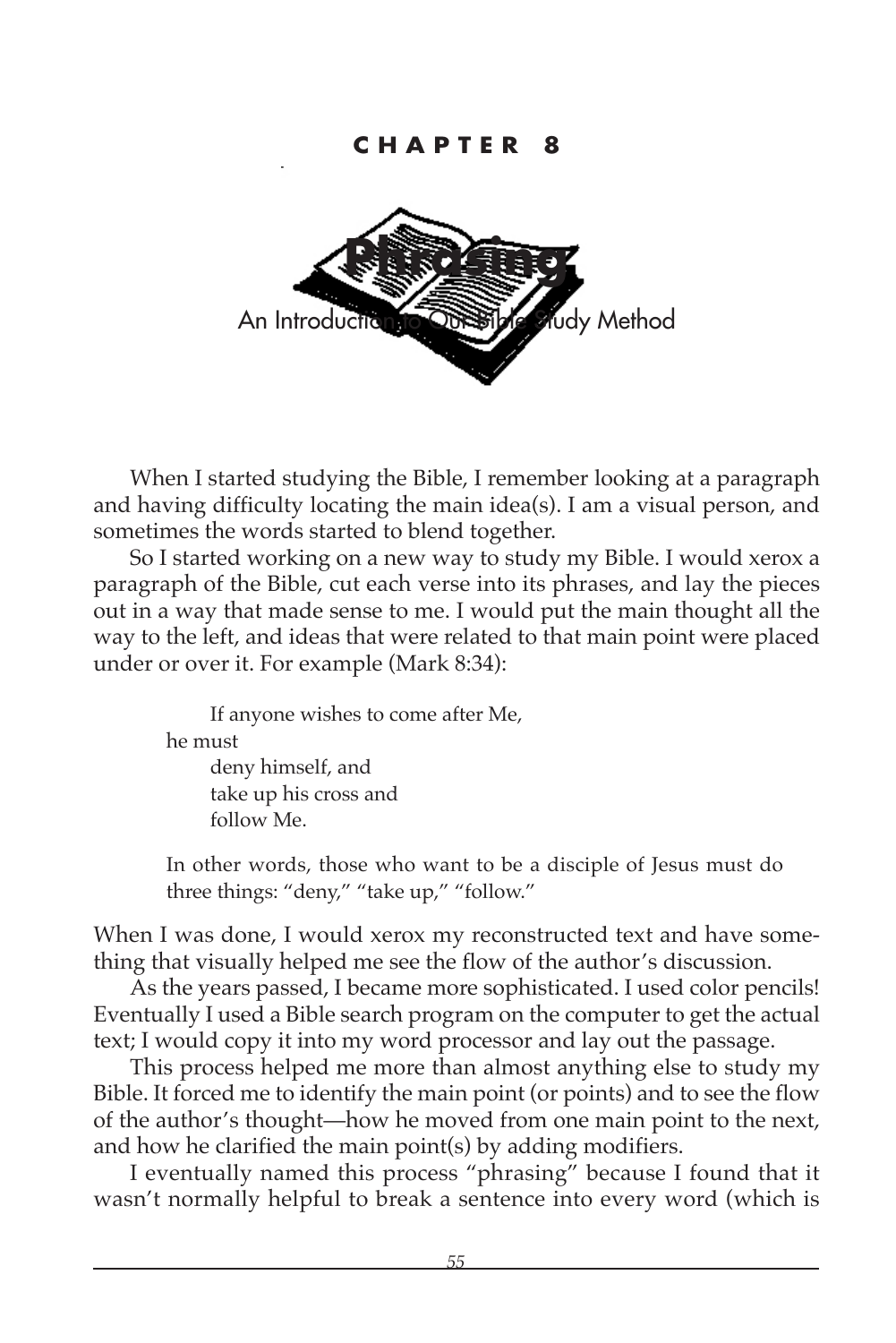done in grammatical diagramming). I would break the sentence into its phrases (or clauses) and found that I rarely needed to divide the phrases further. So when you see the examples of phrasing on the following pages, and if you have "baggage" from high school grammar classes, don't freak out. This isn't grammatical diagramming, although it uses grammar.

When I then started teaching phrasing to college and graduate students, I found that they too enjoyed the process because it helped them learn, for themselves, what the Bible was saying.

I also discovered that other people were doing the same type of procedure. They called it by different names—"sentence flow," "discourse analysis"—but they too had learned how laying a passage out visually helped them see what the author meant.

Let me show you how it works.

On the following pages, the text that is boxed is illustration. Text that is not boxed is my discussion.



 $\mathsf{B} \mathsf{y}$  the way, why am I talking about phrasing in a text designed to teach you the basics of Greek grammar? My assumption is that you want to learn to use the language tools *in order to study* your Bible. After

trying many other methods, I discovered that the tools are best learned while you are actually doing Bible study, or what is called "exegesis."

Do you have to do phrasing in order to learn a little Greek? No. There are different methods of doing Bible study that are effective. But phrasing works best for me and for my students, and so it becomes the context within which I will teach you how to use the language tools.

Also, one of the goals for this textbook is to help you read good commentaries. While some good commentaries may not actually phrase the text, the essence of the commentary will be to discover the flow of the author's thought and his main points. The better you become at phrasing, the more familiar a good commentary will feel.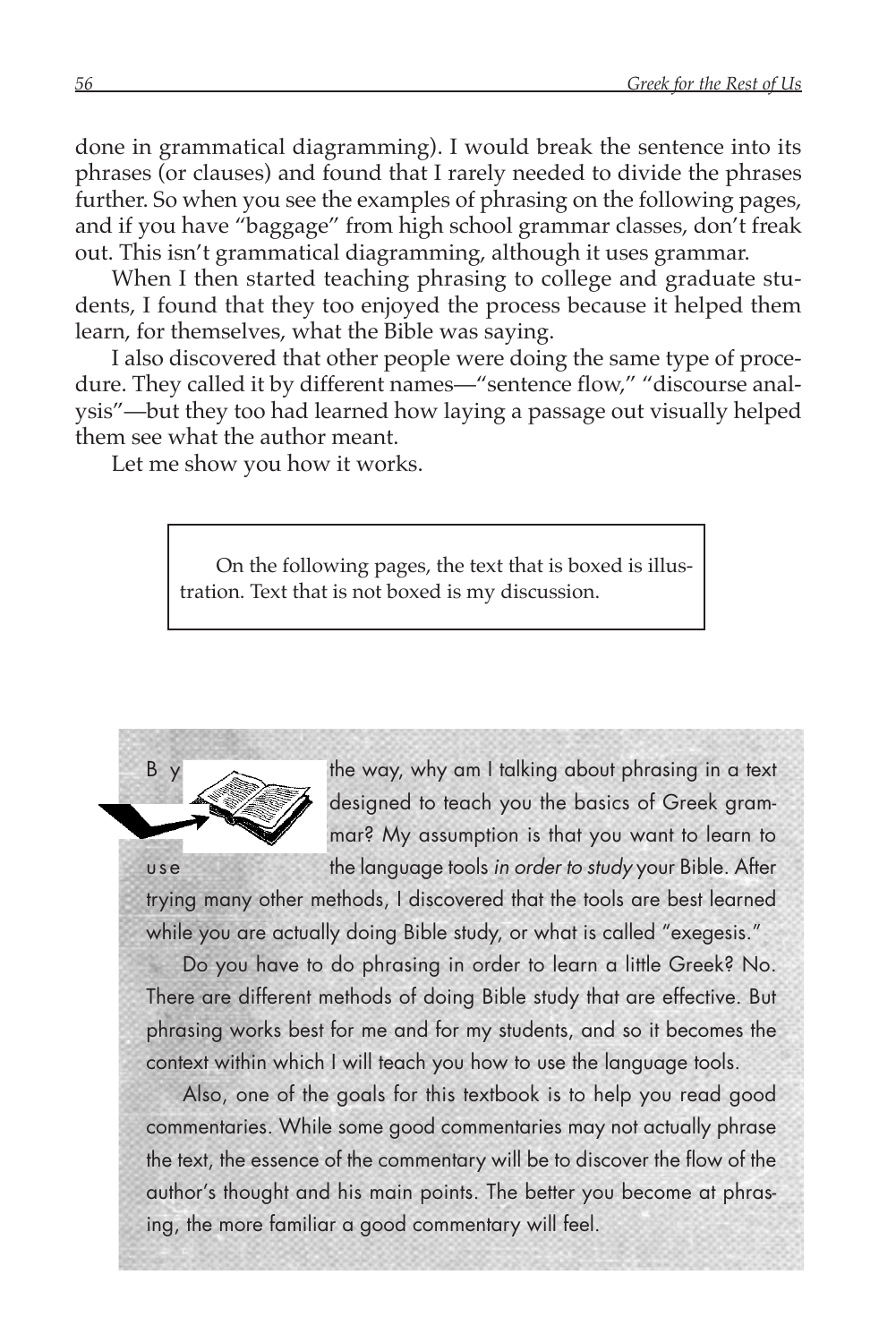Imagine that you have been asked to teach a Bible study on 1 Peter 1:2. How are you going to do it? How will you start?

Phrasing starts with two steps: (1) finding the begining and the end of the passage, (2) and then breaking the passage into manageable sections. Let's walk through the process.

## **Step 1: Find the Beginning and the End of the Passage**

The biblical writers don't intend you to read a single verse in isolation from the verses around it. If you want to understand what one verse means, you have to see how it fits into its context. But which verses provide this context?

The key is to find the beginning and the end of the passage in which your verse occurs. If you are starting with the beginning of a book, the process is a little easier. You start with 1:1 and look for the end of the first passage. But if you are studying a verse somewhere in the middle of a book, it means you must find both the begining and ending of the passage in which that verse occurs.



faith, which is Romans 3:21-26. In other words, a "passage" is all the verses that make up a complete idea. If your Bible has headings, a passage is the verses under one heading (as far as the editors are concerned).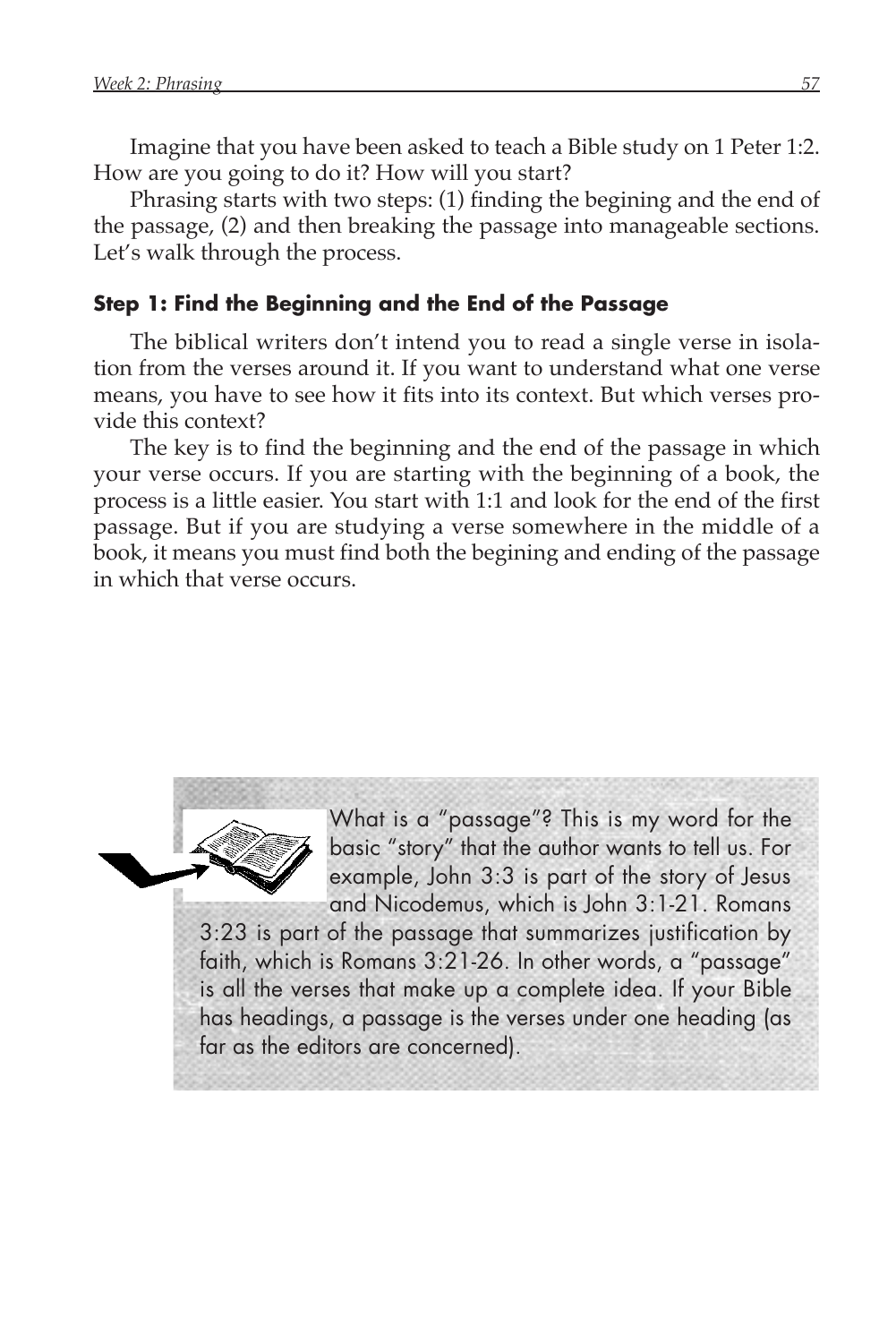| 1:1 | Peter, an apostle of Jesus Christ, To God's elect, strangers in the<br>world, scattered throughout Pontus, Galatia, Cappadocia, Asia and<br>Bithynia, |
|-----|-------------------------------------------------------------------------------------------------------------------------------------------------------|
|     | .                                                                                                                                                     |

1:2 who have been chosen according to the foreknowledge of God the Father, through the sanctifying work of the Spirit, for obedience to Jesus Christ and sprinkling by his blood: Grace and peace be yours in abundance.

- 1:3 Praise be to the God and Father of our Lord Jesus Christ! In his great mercy he has given us new birth into a living hope through the resurrection of Jesus Christ from the dead,
- 1:4 and into an inheritance that can never perish, spoil or fade—kept in heaven for you,
- 1:5 who through faith are shielded by God's power until the coming of the salvation that is ready to be revealed in the last time.
- 1:6 In this you greatly rejoice, though now for a little while you may have had to suffer grief in all kinds of trials.
- 1:7 These have come so that your faith—of greater worth than gold, which perishes even though refined by fire—may be proved genuine and may result in praise, glory and honor when Jesus Christ is revealed.
- 1:8 Though you have not seen him, you love him; and even though you do not see him now, you believe in him and are filled with an inexpressible and glorious joy,
- 1:9 for you are receiving the goal of your faith, the salvation of your souls.
- 1:10 Concerning this salvation, the prophets, who spoke of the grace that was to come to you, searched intently and with the greatest care,
- 1:11 trying to find out the time and circumstances to which the Spirit of Christ in them was pointing when he predicted the sufferings of Christ and the glories that would follow.
- 1:12 It was revealed to them that they were not serving themselves but you, when they spoke of the things that have now been told you by those who have preached the gospel to you by the Holy Spirit sent from heaven. Even angels long to look into these things.
- 1:13 Therefore, prepare your minds for action; be self-controlled; set your hope fully on the grace to be given you when Jesus ...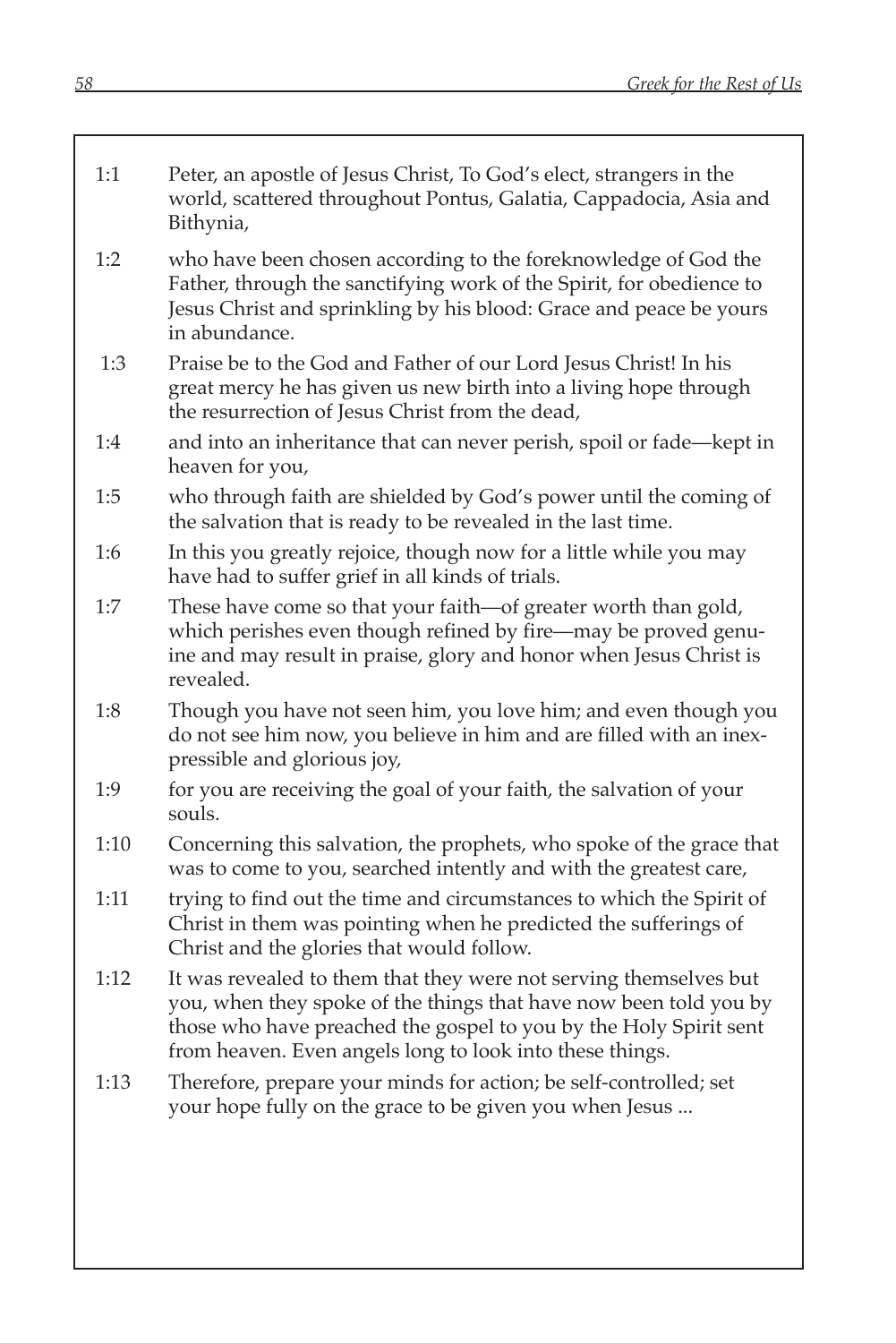You find the limits of the passage by reading and rereading the surrounding verses until the limits become apparent. You are looking for the natural breaks in the passage, where the author changes topics, even slightly. To put it another way, you are looking for a unifying theme that ties the verses together. Let the Bible tell you when the author shifts topics. Here are a few of the indicators that the topic has changed.

- Major shifts in the topic of discussion (e.g., Paul has stopped making one point and has gone on to another).
- Shifts in audience (e.g., Jesus stops talking to the Pharisees and starts talking to the disciples).
- Shifts of other types, such as moving from describing what Jesus did to relating what he is teaching.
- Changes in key words and repeated themes.
- Transitional phrases (e.g., "the next day," "after this").

This can be trickier than you think, and the temptation is to trust the chapter, paragraph, and verse divisions of your Bible. But none of these were part of the original Bible, and while usually helpful they can often get in the way. They can also rob you of the joy of exploring and deciding for yourself, and sometimes they are wrong.

Read the first part of 1 Peter (to the left) starting at 1:1 over and over. Where is the break, the end of the first passage? Go ahead and discover it for yourself. (I am working from the NIV translation.)

You probably saw rather quickly that v 2 is part of the letter's salutation that runs from vv 1-2. Once you have found the beginning and the end, write out your heading for 1:1-2. If you are not sure what to call it, make a guess; you can always change it later.

Writing out the heading is crucial: your goal is to get the main point out of each section and then to state that main point in the heading. I call this the "passage heading" as opposed to another type of heading we will meet in a few pages.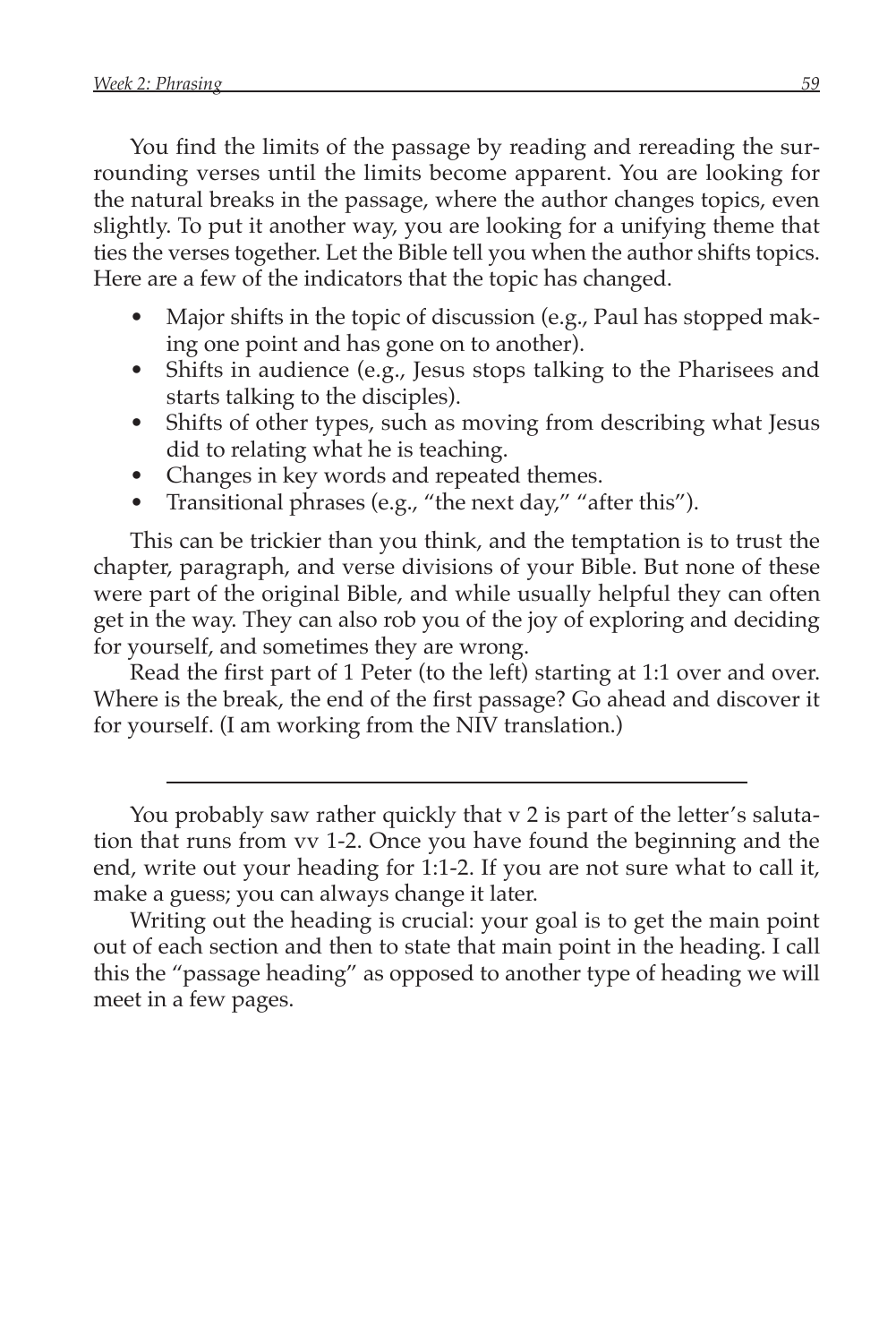## *Salutation*

- 1:1 Peter, an apostle of Jesus Christ, To God's elect, strangers in the world, scattered throughout Pontus, Galatia, Cappadocia, Asia and Bithynia,
- 1:2 who have been chosen according to the foreknowledge of God the Father, through the sanctifying work of the Spirit, for obedience to Jesus Christ and sprinkling by his blood: Grace and peace be yours in abundance.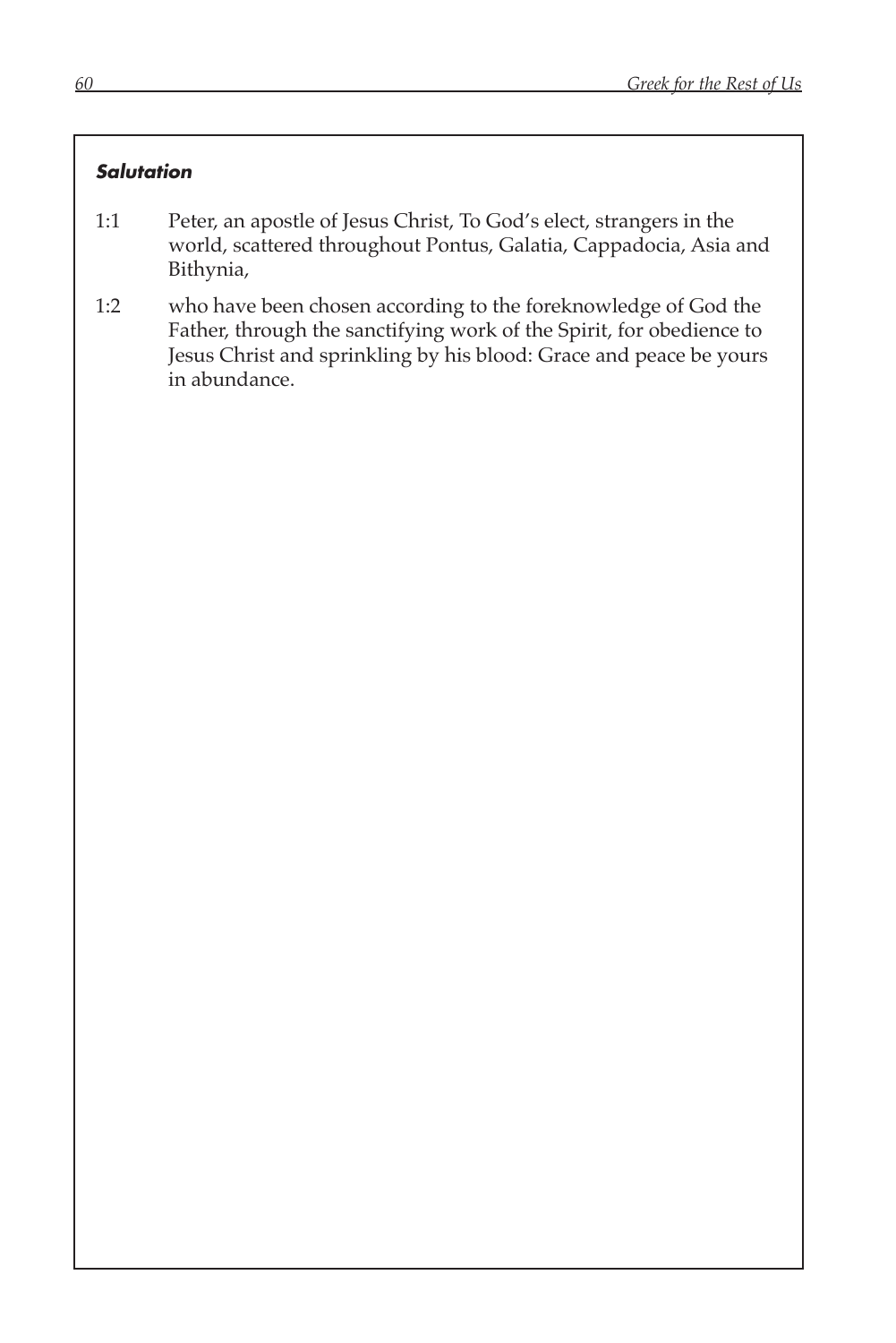### **Step 2: Identify the Sections**

The next step is to break the passage into sections. You do this by reading and rereading the passage you identified in Step 1 until the natural sections of the passage suggest themselves to you. You then label each section with the main point being made in that section. Writing out the section heading is crucial, just like writing out the passage heading, since the initial goal of phrasing (and exegesis) is to identify the main point. If you are not sure what to write, write it in pencil so you can change it later if necessary.

Don't be in a hurry to get into the details of the passage but take the time to get the *big* picture. So many times when studying the Bible we want to jump right in and see what this word or that phrase "means to me." That's where we are headed, but don't be in a rush. Take your time. God's Word is worth it. Be content to sit back and let the overall picture develop.

During this part of the process you may notice words and phrases that seem important, but you don't know what they mean. Don't stop now to look them up; we are concentrating on the big picture and the day's own trouble is sufficient. Let's concentrate on getting the big picture.

Don't be so concerned with the *meaning* of the verses. Concentrate on seeing the *structure* of the passage, the flow of the author's thought. Ask yourself how the different parts are related to each other. As you read and reread the passage, thinking primarily about structure, you will be surprised at how the passage starts to show you its structure.

Try this now with 1 Peter 1:1-2, before turning the page and seeing what I have done with it.



This is a different approach than many Bible study methods that recommend getting into the details right away. But I think the big picture is more important, and if you run out of time and

can't do all your preparation for your Bible study or Sunday School class, it is much better to know the big picture than lots of details.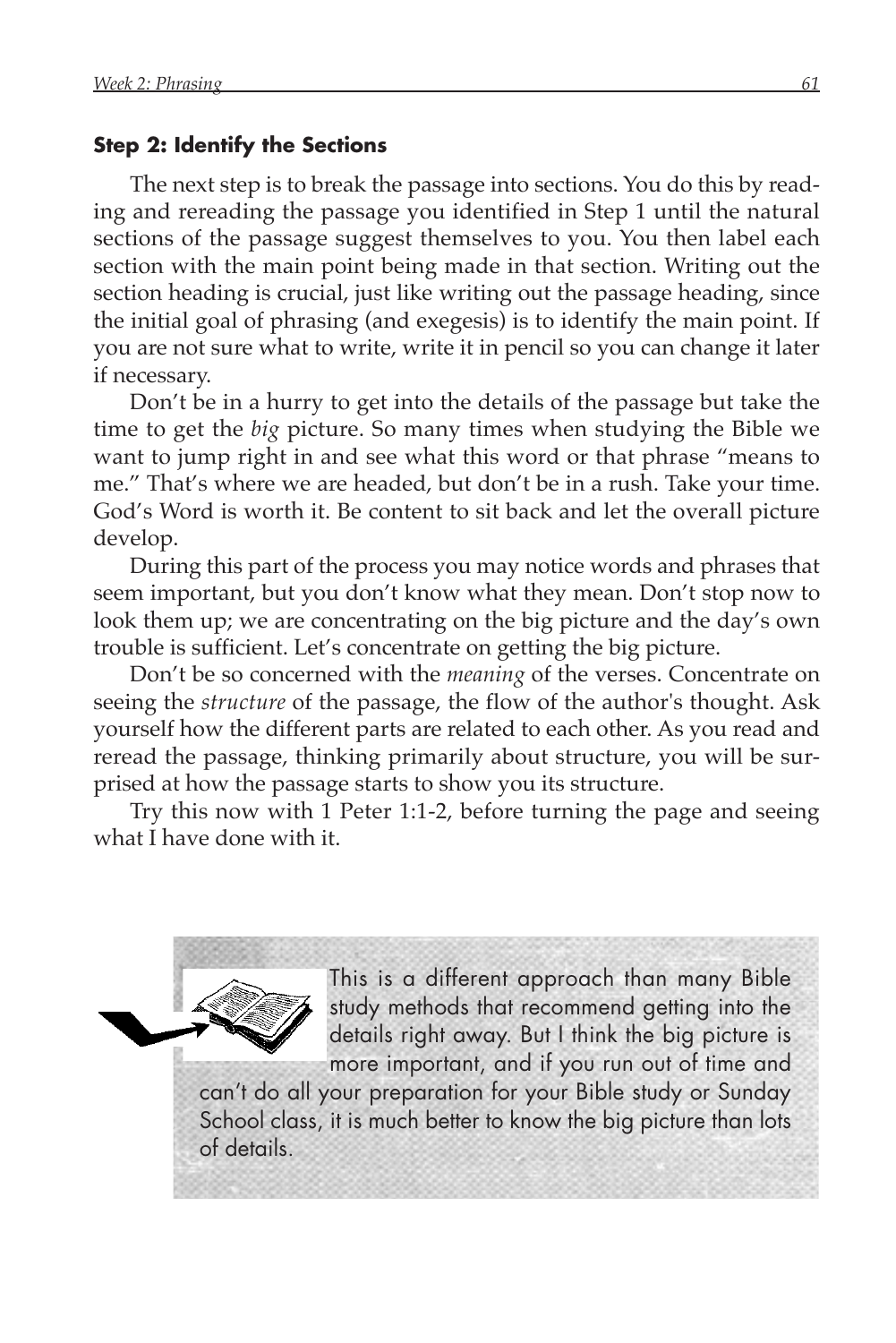## *Salutation*

*Writer*

1:1 Peter, an apostle of Jesus Christ,

### *Recipients*

To God's elect, strangers in the world, scattered throughout Pontus, Galatia, Cappadocia, Asia and Bithynia,

1:2 who have been chosen according to the foreknowledge of God the Father, through the sanctifying work of the Spirit, for obedience to Jesus Christ and sprinkling by his blood:

## *Greeting*

Grace and peace be yours in abundance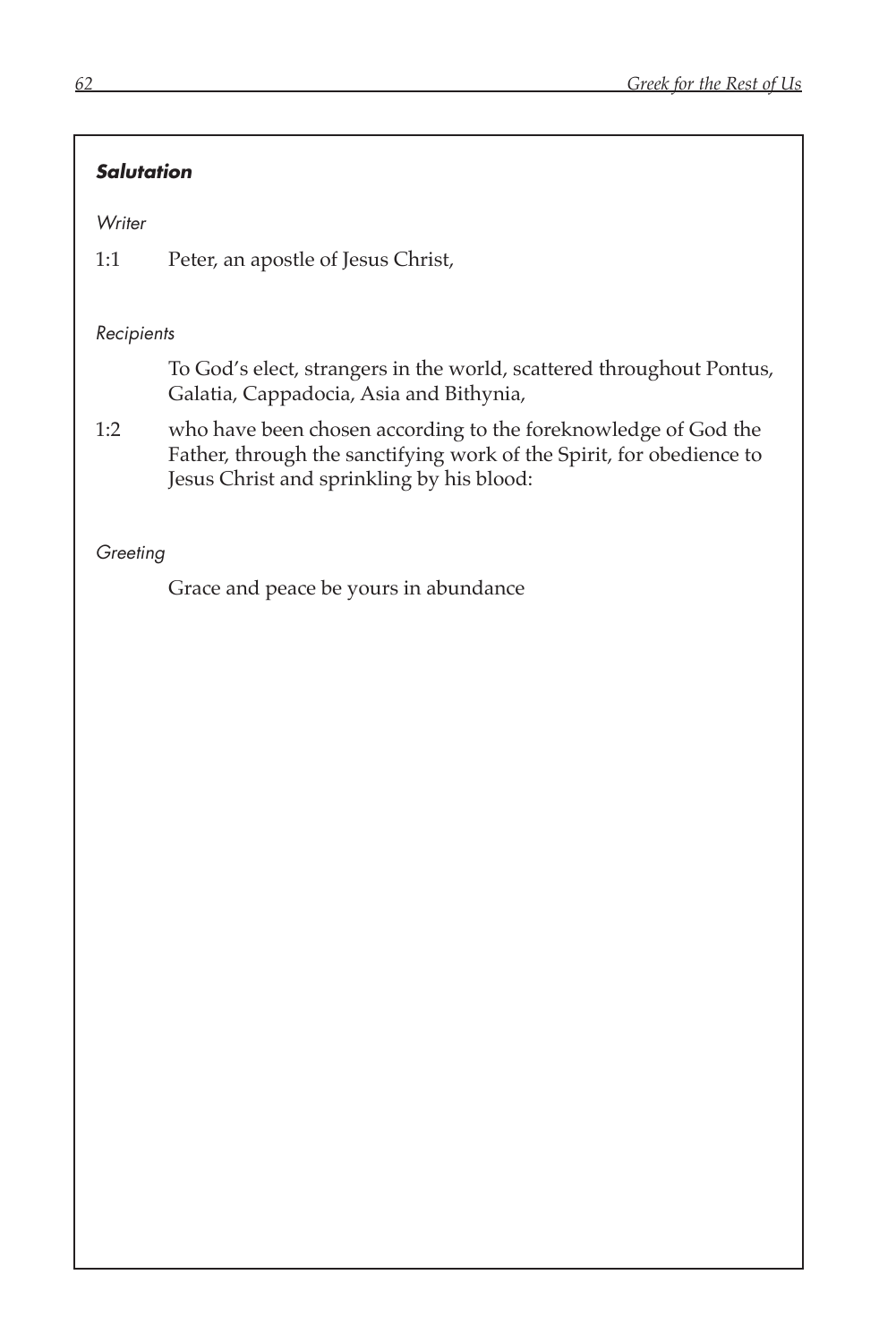What did you find? You can see my suggestions to the left. I decided that there are three main sections that identify the writer ("Peter"), the recipients ("To God's elect"), and the greeting ("Grace and peace be yours in abundance").

Let me say it again: what you are doing is learning to start your Bible study by breaking up the passage into manageable sections. Of course, you can always cheat yourself out of the joy of discovering the Bible's meaning for yourself and look at a study Bible, or check out a commentary, or ask a friend. But along with losing the joy of discovery, what makes you think that the next time you need help there will be a friend nearby or a study Bible within reach?

One of the nice aspects of phrasing is that if you run out of time after Step 2 and can't continue, you at least have learned something that will help you teach the passage. You know the verses that make up the passage, the main point of the passage, the passage's sections, and the main thought of each section. This provides a great context within which to discuss the verse in question.

#### **Step 3: Identify the Phrases**

Now that you have identified the passage (Step 1) and its sections (Step 2), it is time to look at each individual section and divide it into its phrases.

For example, if I said, "My father Bob likes to eat chocolate ice cream and drink iced tea," how many assertions did I make? How many phrases are there? In one sense, I only made one assertion. But can you break it down into smaller assertions that have meaning?

Is "Bob" by itself a phrase? Not really. While it may name my father, it says nothing more. How about "to eat chocolate ice cream" and "drink iced tea"? Sure, these are two phrases that have meaning. They may not make complete sense all by themselves (they are dependent constructions), but they do mean something. What does my dad like? He likes (at least) two things: ice cream; iced tea.

What's a phrase? A phrase is an assertion, a proposition, something that means something. I am using the word "phrase" in a broader way than its grammatical usage. However, many phrases are grammatical phrases such as prepositional phrases, or adverbial phrases, or dependent and independent clauses. As you will see on the next page, many of the phrases I have identified are in fact grammatical phrases and clauses.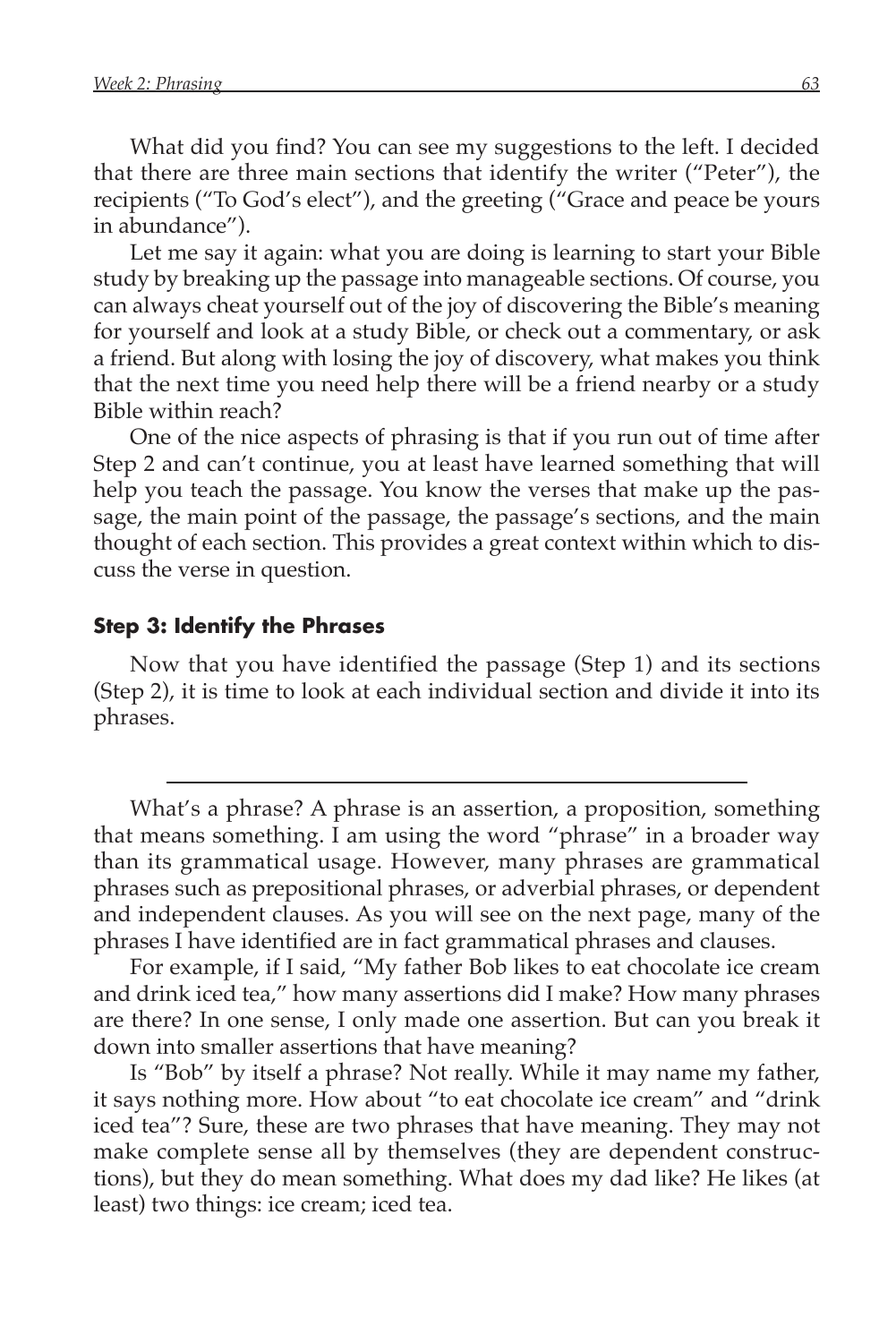Here is where phrasing and grammatical diagramming are different. In grammatical diagramming, every word is shown in its grammatical relationship, and you get something like what you see below. (I hope this doesn't brings back too many bad memories.) This is not what phrasing is, and if you subdivide your phrases too far, they lose their effectiveness.



Let me explain it another way. In the sentence, "I want to go to the park but I must study first," how many words does it take until you have a phrase that has real meaning?

- $\frac{1}{2}$  I
- 2. I want
- 3. I want to<br>4. I want to
- 4. I want to go<br>5. I want to go
- I want to go to
- 6. I want to go to the
- 7. I want to go to the park<br>8 I want to go to the park
- I want to go to the park but
- 9. I want to go to the park but I
- 10. I want to go to the park but I must
- 11. I want to go to the park but I must study
- 12. I want to go to the park but I must study first.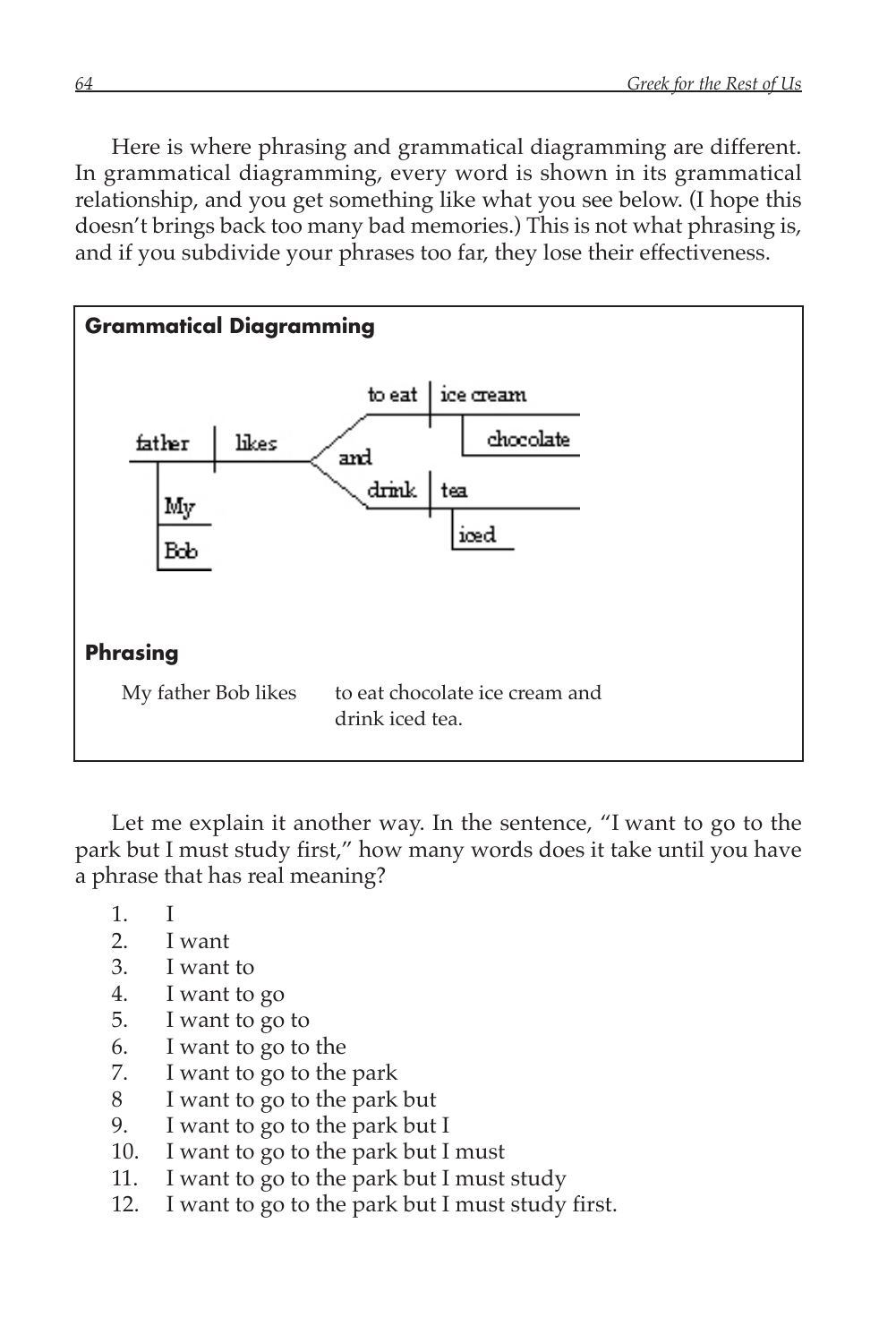While individual words have meaning, you don't really have a phrase that makes any sense until line 7. When you get to line 12, you realize that you have two phrases joined with the conjunction "but": "I want …" and "I  $must$  "

Okay, back to 1 Peter. You have identified 1 Peter 1:1-2 as a passage and have seen that it has three sections. Now, break the two verses into its phrases. When done, check my work on the next page.



This fifth century uncial manuscript (see pg. 258), labeled 0301, contains John 17:1-4. It is located in Munster, Germany. The photo is provided by the Center for the Study of the New Testament (Dan Wallace, director). Used by permission of Institut für neutestamentliche Textforschung.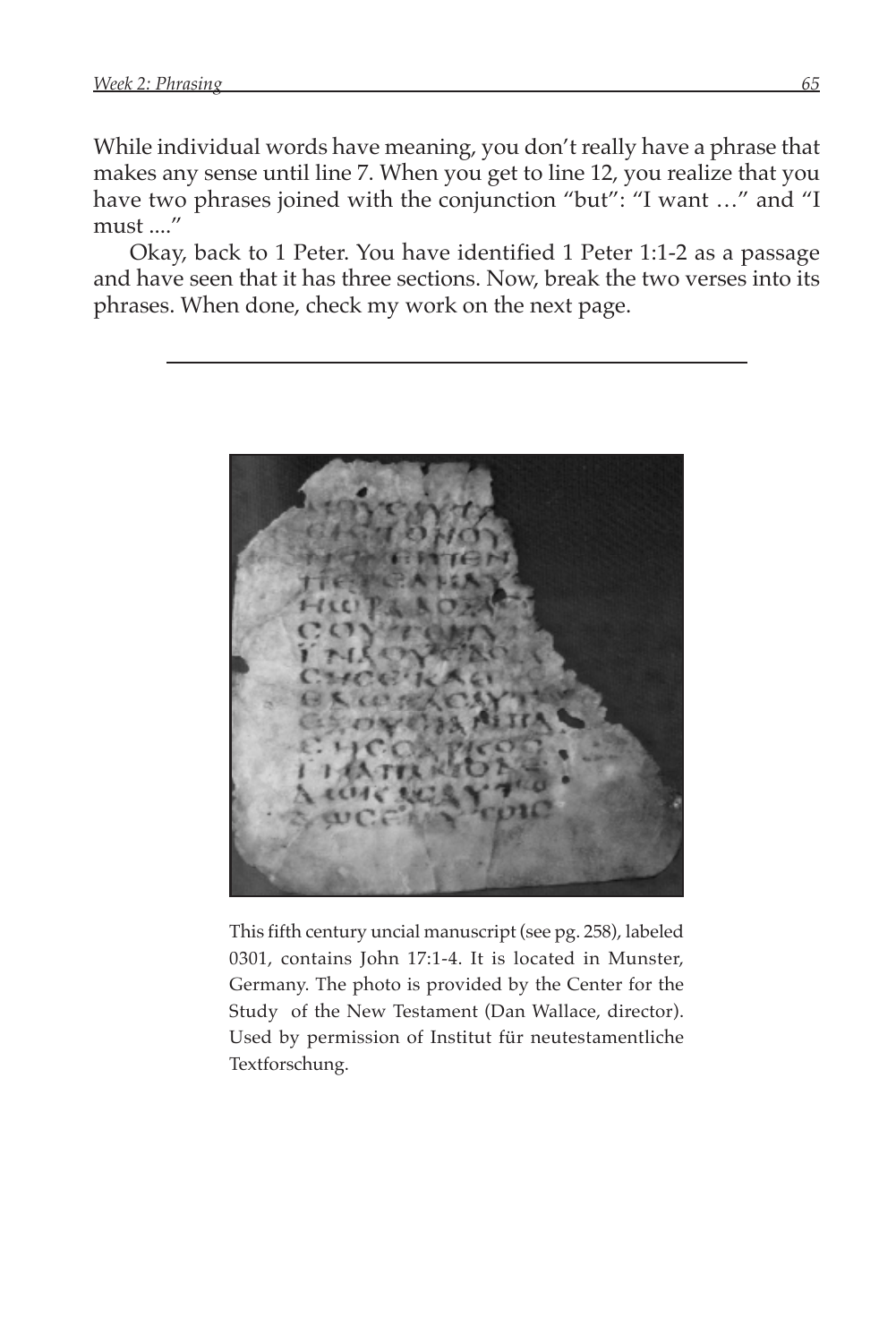## *Salutation*

### *Writer*

1:1 Peter,

an apostle of Jesus Christ,

## *Recipients*

To God's elect,

strangers in the world,

scattered throughout Pontus, Galatia, Cappadocia, Asia and Bithynia,

1:2 who have been chosen

according to the foreknowledge of God the Father,

through the sanctifying work of the Spirit,

for obedience to Jesus Christ and

sprinkling by his blood:

## *Greeting*

Grace and peace be yours in abundance.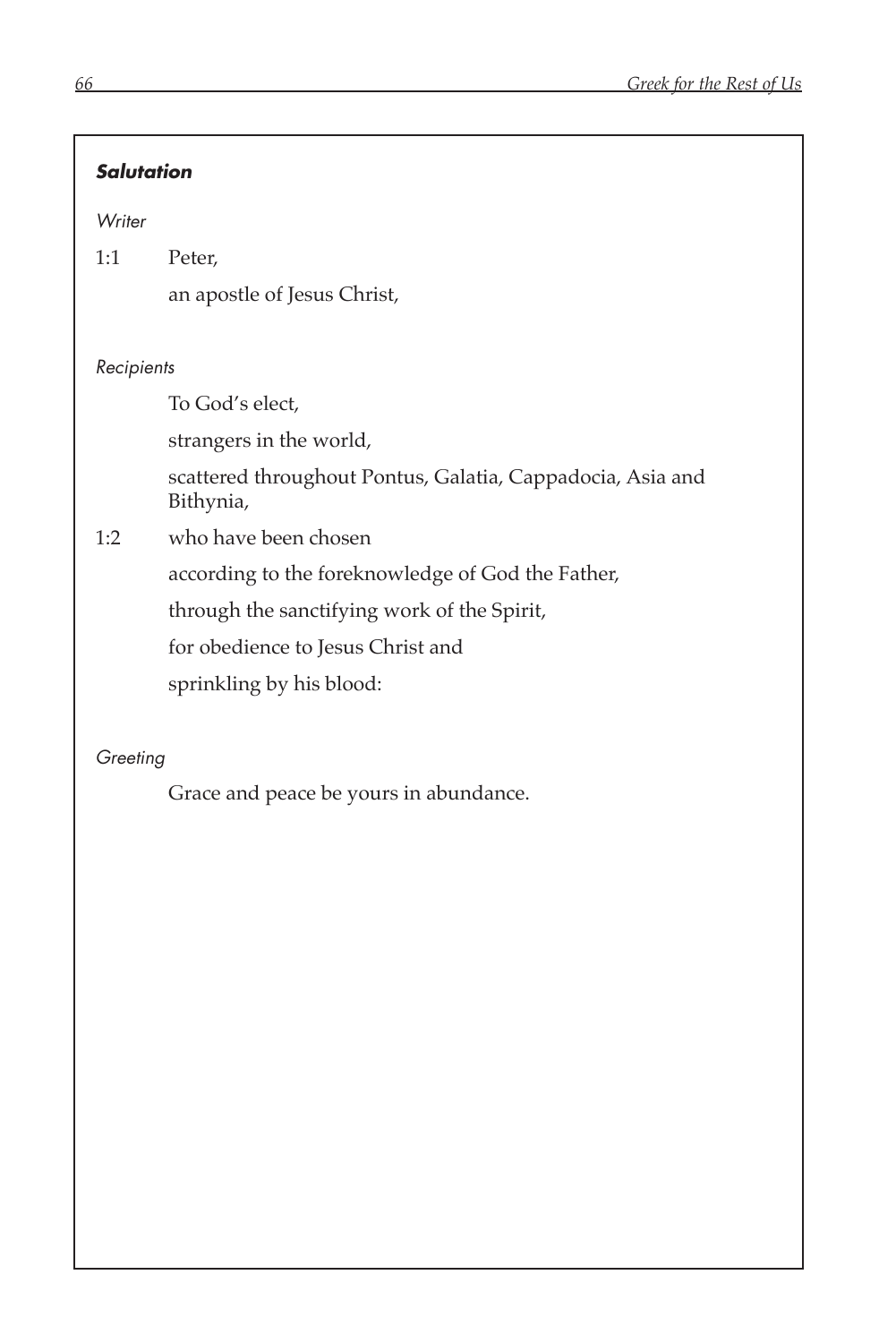In "Section 1" ("writer") Peter identifies himself by name and by office. In "Section 2" ("recipients") Peter addresses them as "God's elect" and follows with a series of descriptions. "Section 3" ("greeting") contains the letter's greeting.

## **Step 4: Identify the Main Phrase(s) and Modifying Phrases**

Now comes the real fun. You have established the limits of the passage and its sections and have broken it down into its phrases. As you have been reading and rereading the passage, you have started to identify the main points and the secondary points, and have seen how those secondary points relate to the main. Now it is time to make a commitment as to what is the main point (or points).

Identify the main point(s) in each section and place its phrase furthest to the left. These "main" phrases will be stating the main points the author is making. Most likely a main phrase will have a subject and a verb, and in many cases the verb will be in the indicative mood (and not a subjunctive or a participle).

Indent the other phrases under or over the word they modify. Use extra spacing to separate subsections of thought. If you find it helpful, underline or highlight words or themes that run throughout the discussion. When done, recheck your passage and section headings to be sure they are right. You can see my work on the next page.



Many signs in modern Greece are written in both Greek and English. See if you can pronounce the Greek words on this sign in Corinth.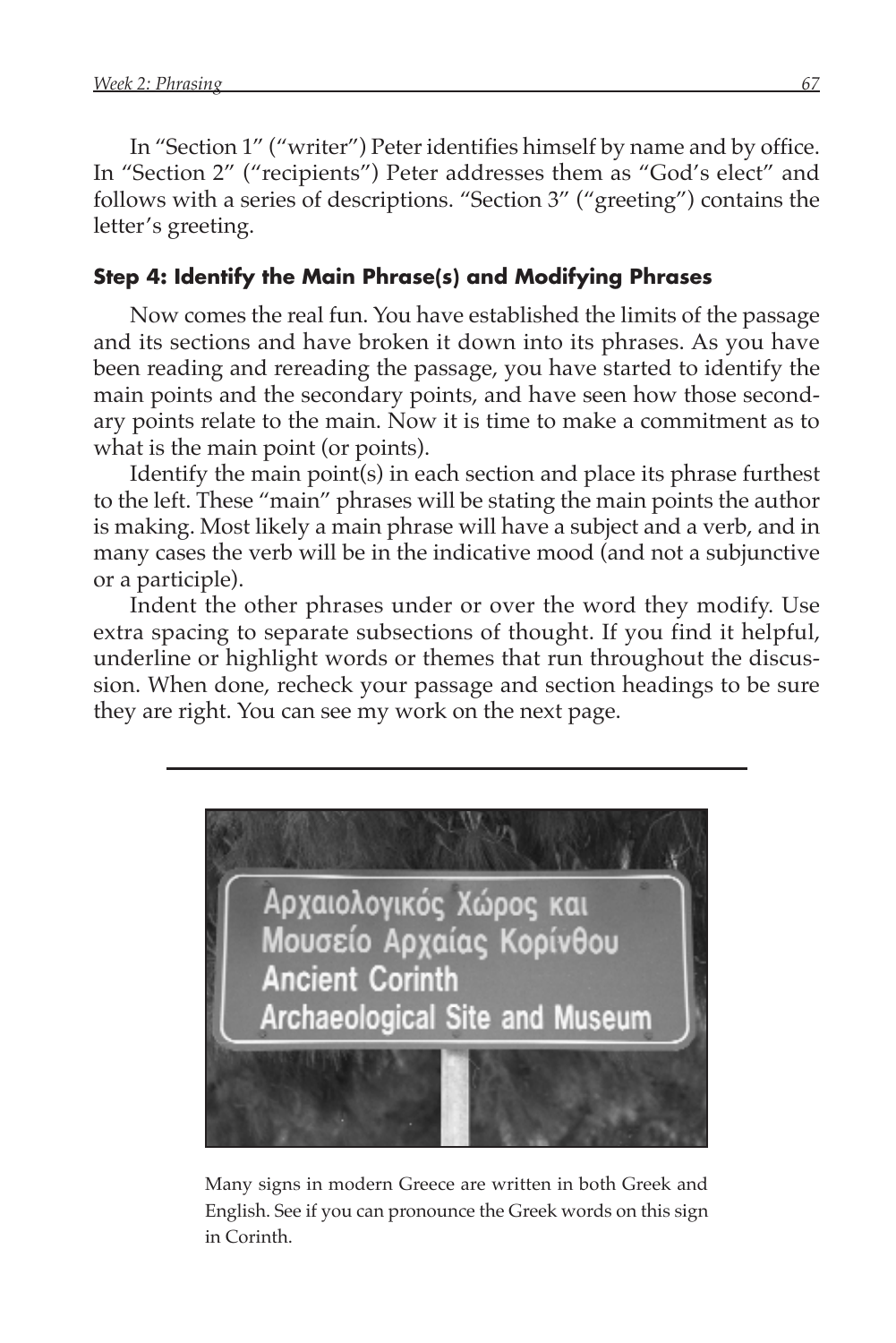| <b>Salutation</b>                                                       |  |  |
|-------------------------------------------------------------------------|--|--|
| Writer                                                                  |  |  |
| 1:1<br>Peter,                                                           |  |  |
| an apostle of Jesus Christ,                                             |  |  |
|                                                                         |  |  |
| Recipients                                                              |  |  |
| To God's elect,                                                         |  |  |
| strangers in the world,                                                 |  |  |
| scattered throughout Pontus, Galatia,<br>Cappadocia, Asia and Bithynia, |  |  |
| who have been chosen<br>1:2                                             |  |  |
| according to the foreknowledge of God the Father,                       |  |  |
| through the sanctifying work of the Spirit,                             |  |  |
| for<br>obedience to Jesus Christ and                                    |  |  |
| sprinkling by his blood:                                                |  |  |
|                                                                         |  |  |
| Greeting                                                                |  |  |
| Grace and peace be yours in abundance.                                  |  |  |

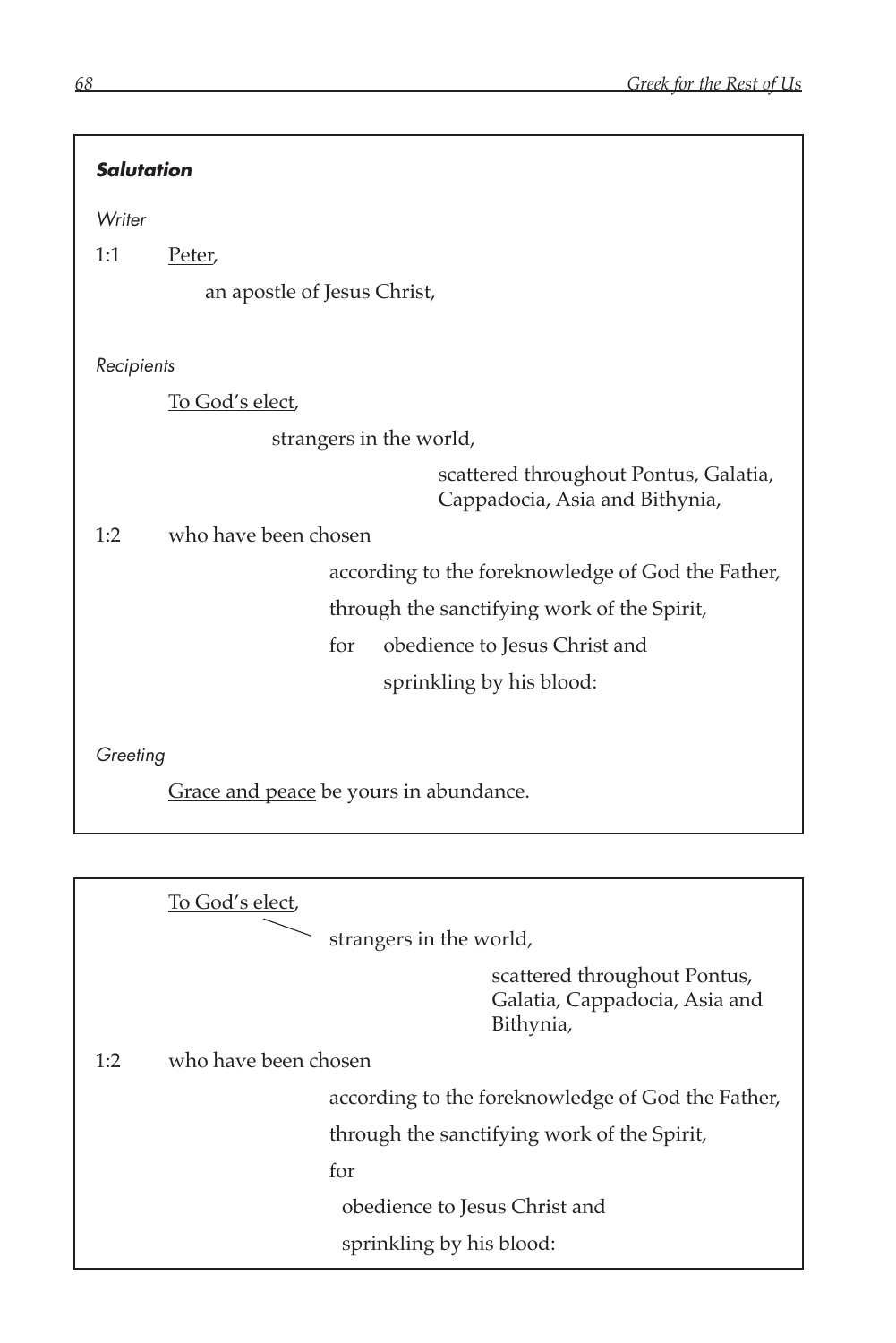Here is how I phrase 1 Peter 1:1-2. Are there other ways this passage could have been laid out? Sure. Since "elect" and "chosen" are the same thing, it would have been nice to align the phrase "strangers …," "according …," "through …," and "for …" in a straight column so you could see that Peter is giving us four descriptions of who the elect are, as in the bottom example to the left. (Actually, there is no Greek behind the phrase "who have been chosen." The NIV inserted it because they wanted the reader to understand that the following prepositional phrases modify the idea of "elect.")

The two phrases "obedience to Jesus Christ" and "sprinkling by his blood" could have been placed under the preposition "for" (see bottom example to the left), but when a word has multiple objects, I like to add the extra space to the right of the word (e.g., "for") so you can see that the following phrases are parallel (see top example to the left).

I also could have listed the five place names ("Pontus, Galatia …") in a column, and often I will do this for a series. It didn't seem to make that much difference here.

#### **Walk through 1 Peter 1:1-2**

Now that we have 1 Peter 1:1-2 laid out, let's walk through the passage to see what Peter has to tell us. Here is your Bible study lesson.

Peter begins his letter with a three-part salutation. He first identifies himself by name and adds the qualifier that he is Jesus' apostle.

Peter then identifies to whom he is writing. His primary description is that they are the elect, Christians. He continues by explaining that this means they are strangers, scattered throughout five different areas in modern-day Turkey. (Although they still live on the earth, they are strangers to this land because they are elect.) But what is perhaps more significant is the following theological description of the elect. Their election was "according to the foreknowledge of God," an election accomplished "through the sanctifying work of the Spirit," and an election that has as its goal the "obedience to Jesus Christ" and made possible by the "sprinkling by his blood," Christ's death on the cross.

Peter then concludes with the actual greeting.

Can you see how much help phrasing can be? It helps you get started, rewards you with some understanding of the passage if you are short of time (after Steps 1 and 2), and helps you dig deeper into the passage and discover its primary and secondary points.

Let's try the process again with another passage. Try to do the work on your own before seeing how I do it. We might as well check out the verses following Peter's salutation. (1 Peter 1:3-21 is on the next page.)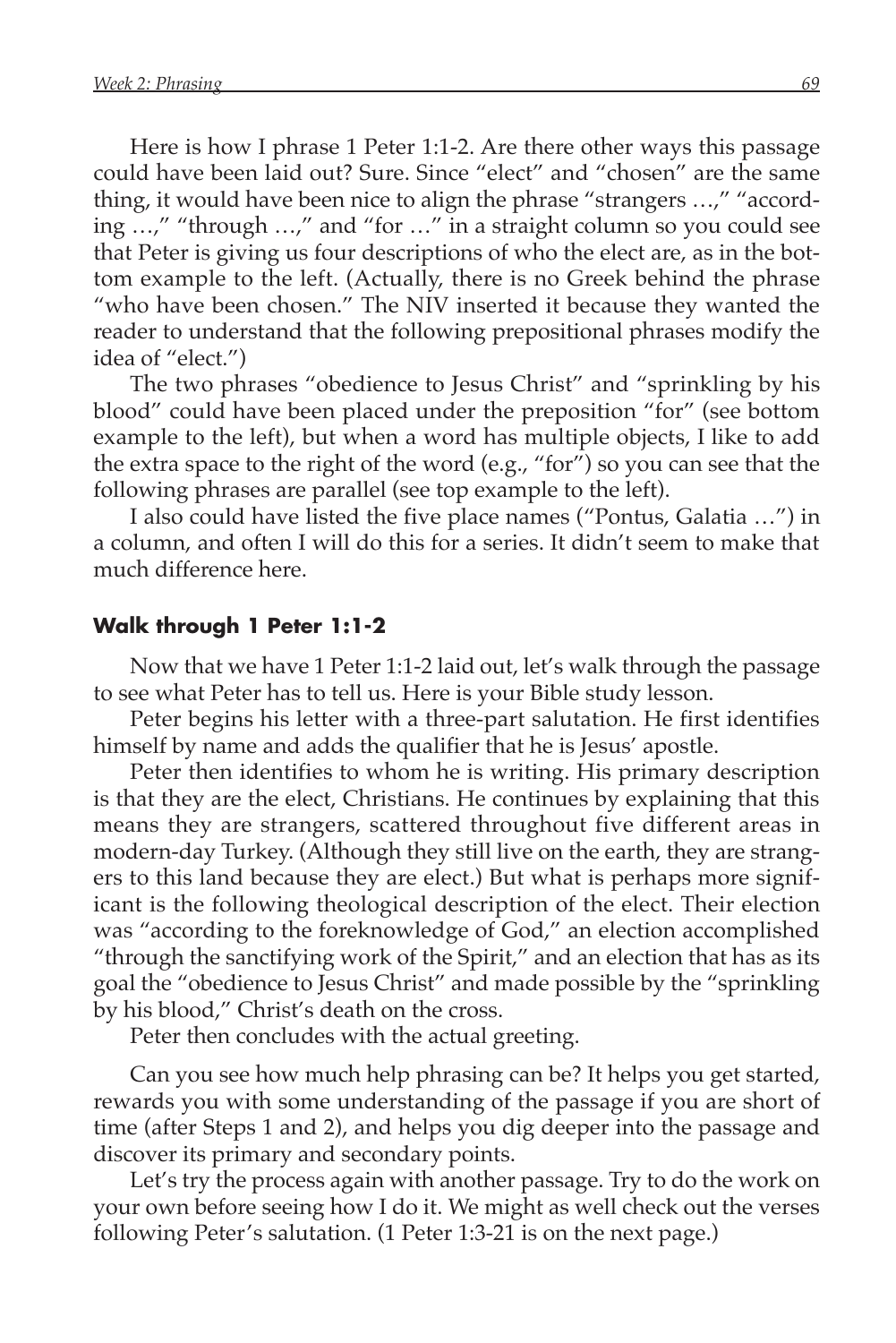| 1:3  | Praise be to the God and Father of our Lord Jesus Christ! In his great<br>mercy he has given us new birth into a living hope through the res-<br>urrection of Jesus Christ from the dead,                                                                               |
|------|-------------------------------------------------------------------------------------------------------------------------------------------------------------------------------------------------------------------------------------------------------------------------|
| 1:4  | and into an inheritance that can never perish, spoil or fade—kept in<br>heaven for you,                                                                                                                                                                                 |
| 1:5  | who through faith are shielded by God's power until the coming of<br>the salvation that is ready to be revealed in the last time.                                                                                                                                       |
| 1:6  | In this you greatly rejoice, though now for a little while you may<br>have had to suffer grief in all kinds of trials.                                                                                                                                                  |
| 1:7  | These have come so that your faith—of greater worth than gold,<br>which perishes even though refined by fire—may be proved genu-<br>ine and may result in praise, glory and honor when Jesus Christ is<br>revealed.                                                     |
| 1:8  | Though you have not seen him, you love him; and even though you<br>do not see him now, you believe in him and are filled with an inex-<br>pressible and glorious joy,                                                                                                   |
| 1:9  | for you are receiving the goal of your faith, the salvation of your<br>souls.                                                                                                                                                                                           |
| 1:10 | Concerning this salvation, the prophets, who spoke of the grace that<br>was to come to you, searched intently and with the greatest care,                                                                                                                               |
| 1:11 | trying to find out the time and circumstances to which the Spirit of<br>Christ in them was pointing when he predicted the sufferings of<br>Christ and the glories that would follow.                                                                                    |
| 1:12 | It was revealed to them that they were not serving themselves but<br>you, when they spoke of the things that have now been told you by<br>those who have preached the gospel to you by the Holy Spirit sent<br>from heaven. Even angels long to look into these things. |
| 1:13 | Therefore, prepare your minds for action; be self-controlled; set<br>your hope fully on the grace to be given you when Jesus Christ is<br>revealed.                                                                                                                     |
| 1:14 | As obedient children, do not conform to the evil desires you had<br>when you lived in ignorance.                                                                                                                                                                        |
| 1:15 | But just as he who called you is holy, so be holy in all you do;                                                                                                                                                                                                        |
| 1:16 | for it is written: "Be holy, because I am holy."                                                                                                                                                                                                                        |
| 1:17 | Since you call on a Father who judges each man's work impartially,<br>live your lives as strangers here in reverent fear.                                                                                                                                               |
| 1:18 | For you know that it was not with perishable things such as silver<br>or gold that you were redeemed from the empty way of life handed<br>down to you from your forefathers,                                                                                            |
| 1:19 | but with the precious blood of Christ, a lamb without blemish or<br>defect.                                                                                                                                                                                             |
| 1:20 | He was chosen before the creation of the world, but was revealed in<br>these last times for your sake.                                                                                                                                                                  |
| 1:21 | Through him you believe in God, who raised him from the dead                                                                                                                                                                                                            |
|      |                                                                                                                                                                                                                                                                         |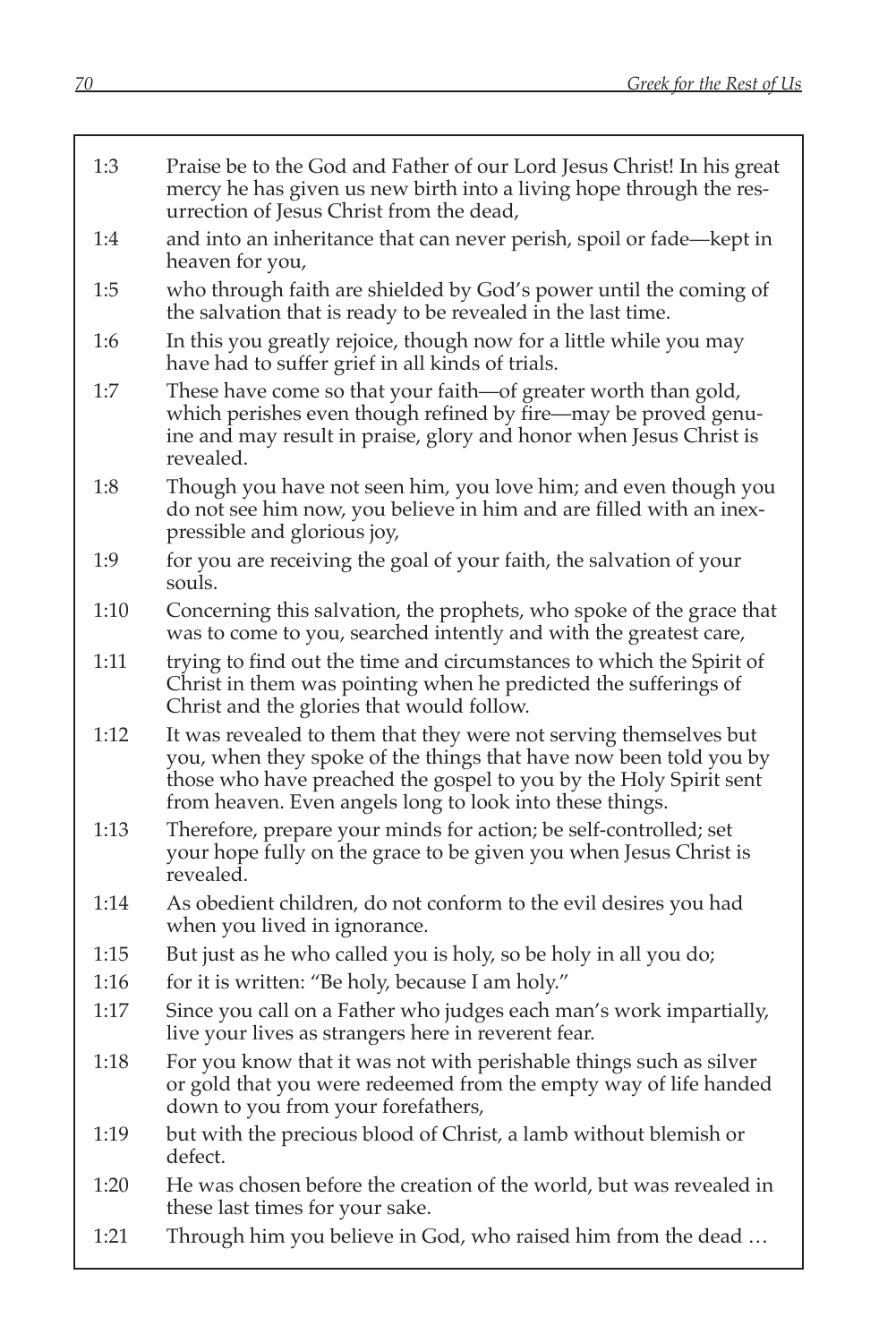### **Step 1: Find the Beginning and the End of the Passage**

Read through these verses to the left until you decide where Peter stops his discussion.

 It is a little difficult isn't it? Peter changes his topic several times, and yet each time the new subject is explicitly connected to the previous. Peter starts by describing our salvation, our new birth. Then he moves from rejoicing in that salvation to suffering because of that salvation (vv 6-9), to how the prophets wanted to see the salvation (vv 10-12), and on into how we should live in light of all this (vv 13-17).

The "therefore" that starts v 13 shows Peter is not starting a totally new topic, and yet Peter changes from discussing salvation (vv 3-12) to specifics on how that salvation is to show itself, so perhaps v 13 is a good place to mark the end of the passage.

### **Step 2: Identify the Sections**

While you were working on Step 1, you were also getting ready for Step 2. How many basic sections do you find in vv 3-12? Break the passage into its sections and put a heading with each.



See if you can figure out what this poster is advertising.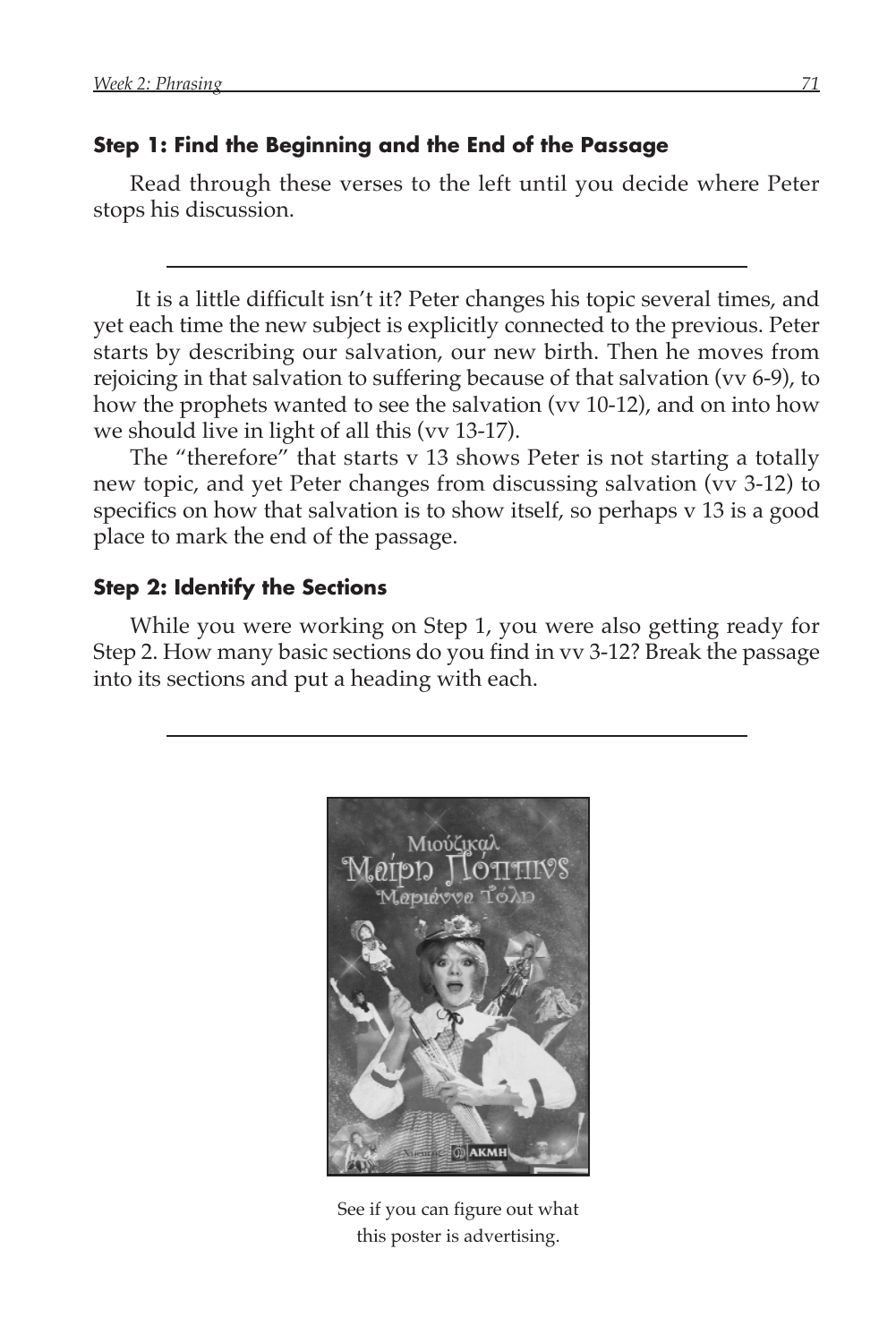## *Salvation*

- 1:3 Praise be to the God and Father of our Lord Jesus Christ! In his great mercy he has given us new birth into a living hope through the resurrection of Jesus Christ from the dead,
- 1:4 and into an inheritance that can never perish, spoil or fade—kept in heaven for you,
- 1:5 who through faith are shielded by God's power until the coming of the salvation that is ready to be revealed in the last time.

## *Salvation and Suffering*

- 1:6 In this you greatly rejoice, though now for a little while you may have had to suffer grief in all kinds of trials.
- 1:7 These have come so that your faith—of greater worth than gold, which perishes even though refined by fire—may be proved genuine and may result in praise, glory and honor when Jesus Christ is revealed.
- 1:8 Though you have not seen him, you love him; and even though you do not see him now, you believe in him and are filled with an inexpressible and glorious joy,
- 1:9 for you are receiving the goal of your faith, the salvation of your souls.

## *Salvation and the Prophets*

- 1:10 Concerning this salvation, the prophets, who spoke of the grace that was to come to you, searched intently and with the greatest care,
- 1:11 trying to find out the time and circumstances to which the Spirit of Christ in them was pointing when he predicted the sufferings of Christ and the glories that would follow.
- 1:12 It was revealed to them that they were not serving themselves but you, when they spoke of the things that have now been told you by those who have preached the gospel to you by the Holy Spirit sent from heaven. Even angels long to look into these things.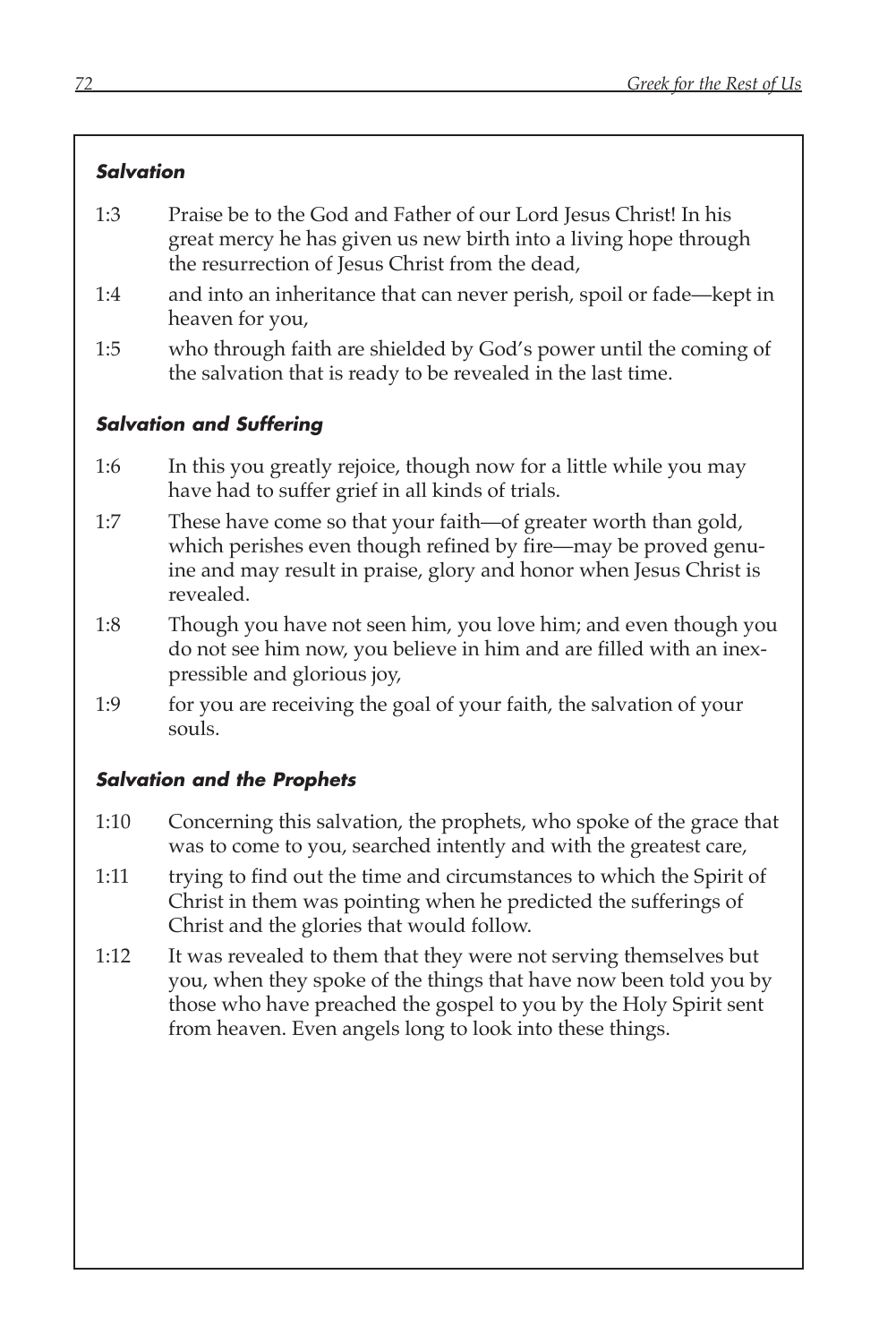## **Step 3: Identify the Phrases**

There is still too much in vv 3-12 for one Bible study (but just the right amount for a three-part series). Let's work with just the first section, vv 3- 5. Go through the passage and break it down into its phrases.

It looks as if v 3 begins with the theme statement, and then Peter follows with a series of prepositional phrases and a few relative clauses. As you are dividing these three verses into phrases, you will be starting to get a feel for the main assertions of the section.

| 1:3 | Praise be to the God and Father of our Lord Jesus Christ! |
|-----|-----------------------------------------------------------|
|     | In his great mercy he has given us new birth              |
|     | into a living hope                                        |
|     | through the resurrection of Jesus Christ from the dead,   |
| 1:4 | and into an inheritance                                   |
|     | that can never perish, spoil or fade-                     |
|     | kept in heaven for you,                                   |
| 1:5 | who through faith are shielded by God's power             |
|     | until the coming of the salvation                         |
|     | that is ready to be revealed in the last time.            |
|     |                                                           |

## **Step 4: Identify the Main Phrase(s) and Modifying Phrases**

Now it is time to identify the main point (or points). Move those phrases to the left, and the modifying phrases under the word they modify. Keep parallel phrases equally indented from the left margin.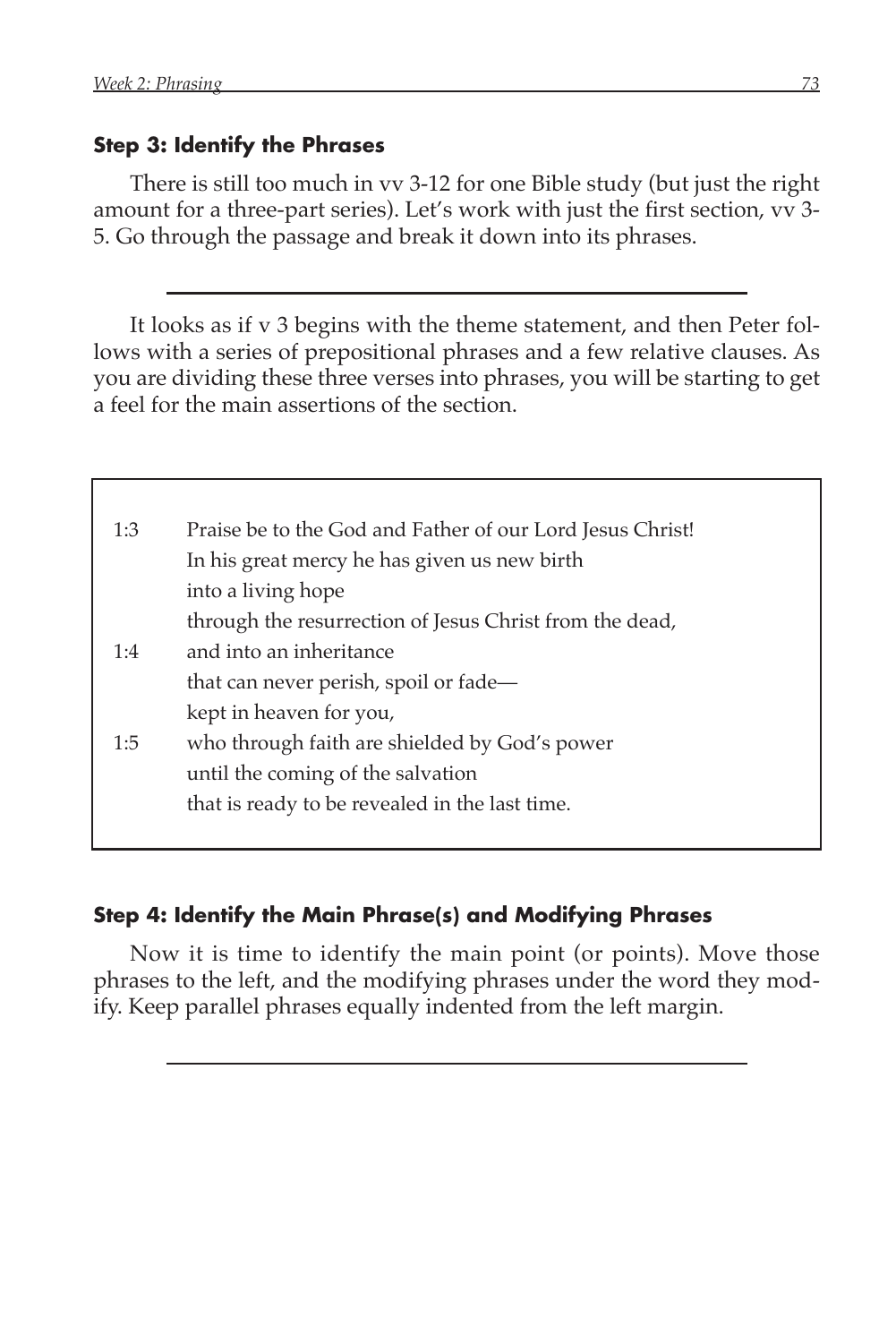| 1:3 | Praise be to the God and Father of our Lord Jesus Christ! |
|-----|-----------------------------------------------------------|
|     | In his great mercy                                        |
|     | he has given us new birth                                 |
|     | {1} into a living hope                                    |
|     | through the resurrection of Jesus Christ from the dead,   |
| 1:4 | {2} and into an inheritance                               |
|     |                                                           |
|     | that can never perish, spoil or fade—                     |
|     | kept in heaven for you,                                   |
| 1:5 | who through faith are shielded by God's power             |
|     | until the coming of the salvation                         |
|     | that is ready to be revealed in the last time.            |



By the way, this is great biblical theology. Saying "Praise God" is not praising him. That is not the biblical pattern. To praise God is to give him glory, to describe his character and proclaim his deeds.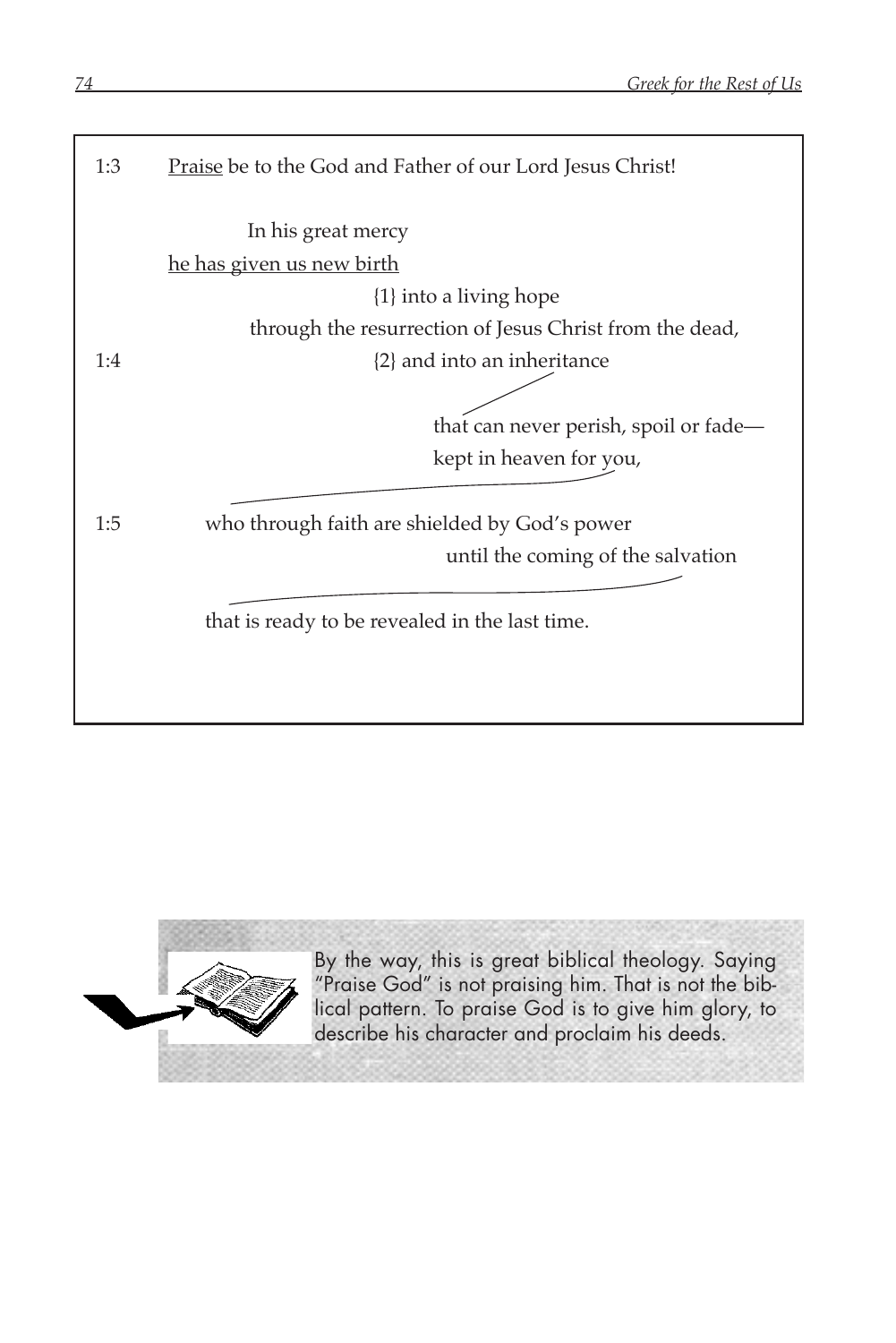The main affirmation of the passage is that we are to praise God. The reason for praising God is that he has given us new birth, and he did this because he is merciful.

Peter then specifies that this new birth has two results. The first is that we now have a living hope. But how was that hope made available? The answer is Jesus' resurrection. Notice from my placement that the prepositional phrase ("through …") modifies the verb "given," telling us how it was given. But I wanted to show that "into a living hope" and "and into an inheritance" are parallel, both telling us something about our new birth. But they are separated by the prepositional phrase "through ...." This illustrates one of the problems with phrasing—words can get in the way. One solution is to number them as I have. (I always use curly brackets when I insert something into the phrasing that is not in the text. I don't want to confuse my words with God's!)

The second result of our new birth is that we have an inheritance. But it is not just any inheritance. It is an inheritance that can never perish. Why? Because it is kept in heaven for you. This illustrates another problem of phrasing, but one easily remedied. Due to the nature of how we construct discussions, the visual representation of the flow of thought keeps moving to the right. But eventually you will run out of paper, so I use a line to pull the discussion back to the left. The line should connect a word with what it is modifying. It is especially good to connect pronouns to their antecedents.

"Kept in heaven for you" isn't parallel with "that can never perish, spoil, or fade." It is telling you why our inheritance can never "perish, spoil, or fade." If I wanted to indicate this, I could have placed "kept …" under "never," or I could have drawn a line under the phrase "perish, spoil, or fade" and drawn a second line from it to "kept." In other words, you can make your phrasing more or less specific, depending upon what you need to do in order to understand the passage.

Peter adds one last note to his description of "you." While we look forward to our inheritance in heaven, we live out our lives here and now shielded by God's power. How long will this shielding last? Until our salvation comes in its fullness. When will that be? "In the last time." It is ready right now and waits for the end of time.

Can you see how this simple process of working through the text, seeing its sections, and identifying the main affirmations can make such a significant difference in your Bible study? I hope so.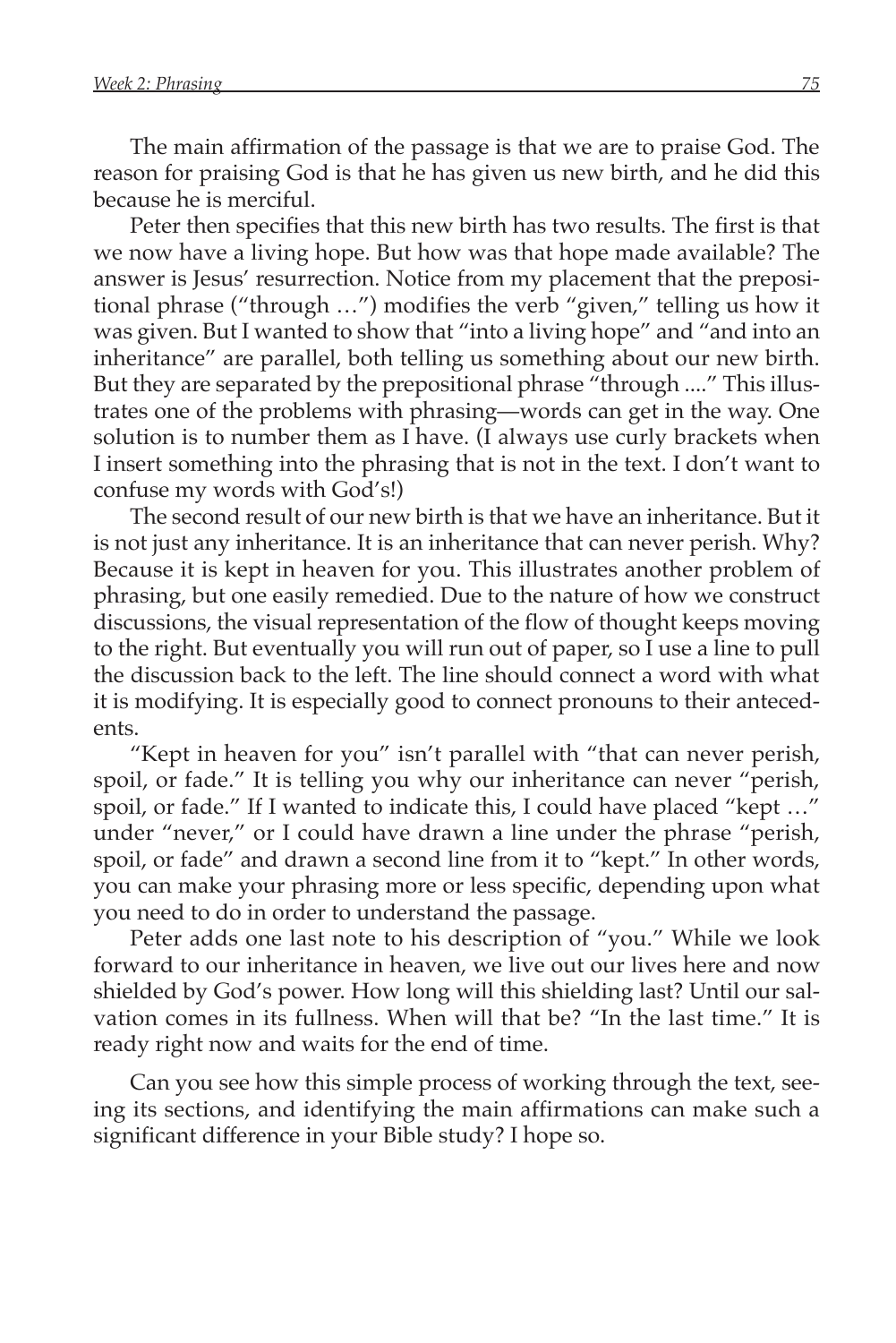## **Another Method**

If you do not like working on a computer, you can always write out the phrasing by hand. This has the advantage of slowing you down, which is always a good idea in Bible study.

But what if you want to mark your Bible? Well, we can still follow the basics of phrasing, although you lose the advantage of visually seeing the passage. Here is a suggested procedure.

- 1. Divide the passage into sections (if necessary) by writing letters (for major sections) and numbers (for subsections) in the margin.
- 2. Underline or highlight the main clause(s).
- 3. Draw double slashes to separate the main phrases, and single slashes to separate secondary phrases.
- 4. Underline (in different colors) the repeated themes and words. Circle the major conjunctions.

## **1 Peter 1:3-5**

 $3$ -Praise be to the God and Father of our Lord Jesus Christ! In his great mercy he has given us new birth into a living hope through the resurrection of Jesus Christ from the dead,  $4$ -and into an inheritance that can never perish, spoil or fade—kept in heaven for you, 5-who through faith are shielded by God's power until the coming of the salvation that is ready to be revealed in the last time.

 $3$ -Praise be to the God and Father of our Lord Jesus Christ!  $//$  In his great mercy he has given us new birth  $\ell$  into a living hope through the resurrection of Jesus Christ from the dead,  $/$  <sup>4</sup>-and into an inheritance that can never perish, spoil or fade—kept in heaven for you,  $1/5$ -who through faith are shielded by God's power / until the coming of the salvation // that is ready to be revealed in the last time‑

Hopefully this gives you a brief look at how phrasing can help you take a portion of Scripture and begin to understand what it says.

Phrasing has a minimum number of rules because it is a personal exercise. What helps one person see the structure of a passage may not help another. What is important is that you adopt the basic approach and then modify it to suit your own tastes and needs.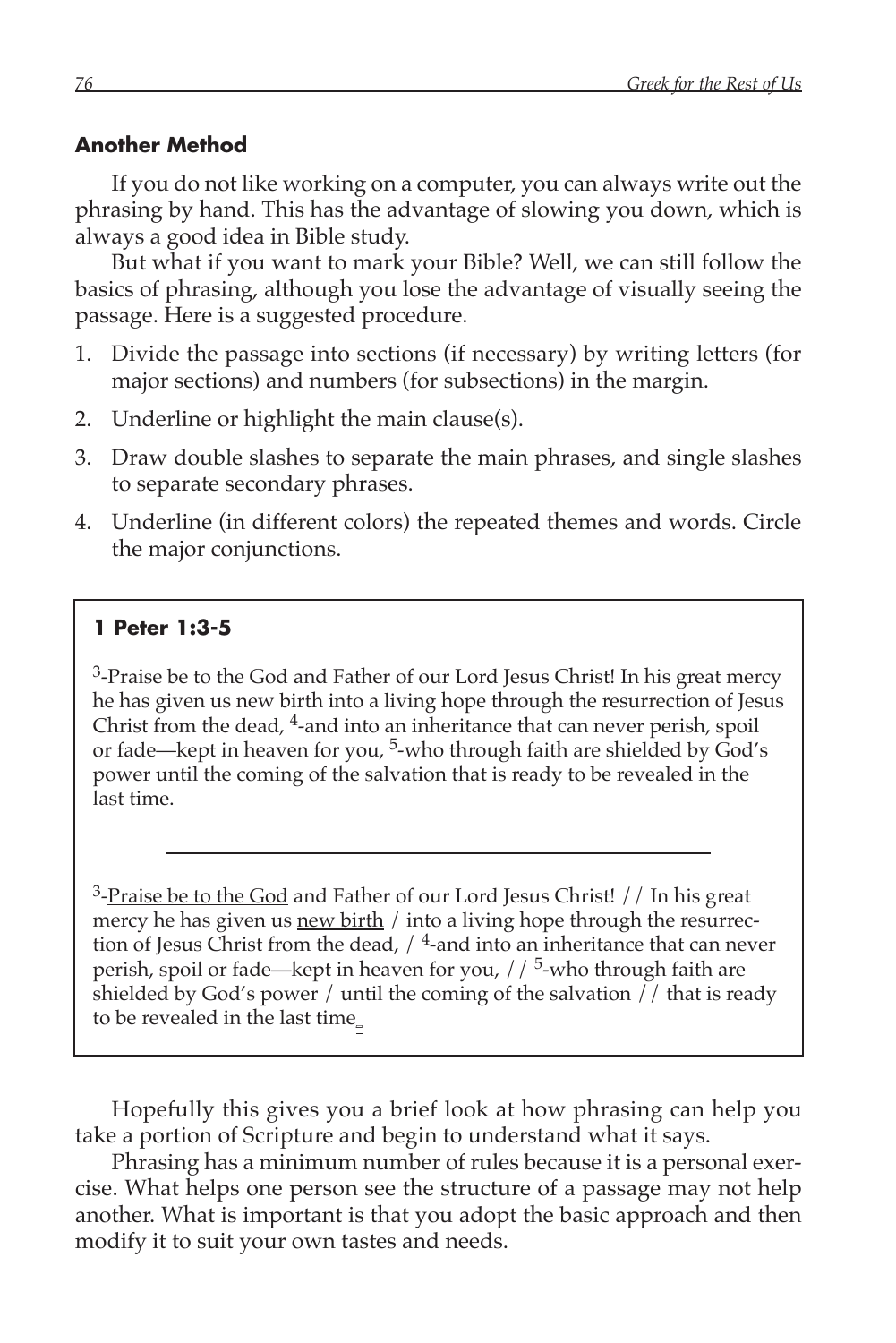One of the neat things about phrasing is that you can stop almost anywhere along the process and still have learned your Bible a little better. For example, if all you do is break a larger passage down into its sections, you are well along to learning the passage better even if you don't do the actual phrasing. If all you do is find the main point, it will keep you from emphasizing the details of the passage, which in itself is a significant step forward.

## **Exercises**

Write out the phrasing for the following passages. Please copy the unmarked texts on the next page and use them, not your Bible, for the second and third exercises.

- 1. 1 Peter 1:6-9 and 1:10-12.
- 2. Do Steps 1 and 2 on Mark 2:1ff.
- 3. Phrase the rest of Colossians 1:9 through the end of the passage.
- 4. 1 Thessalonians 5:16-22 is a good passage to phrase.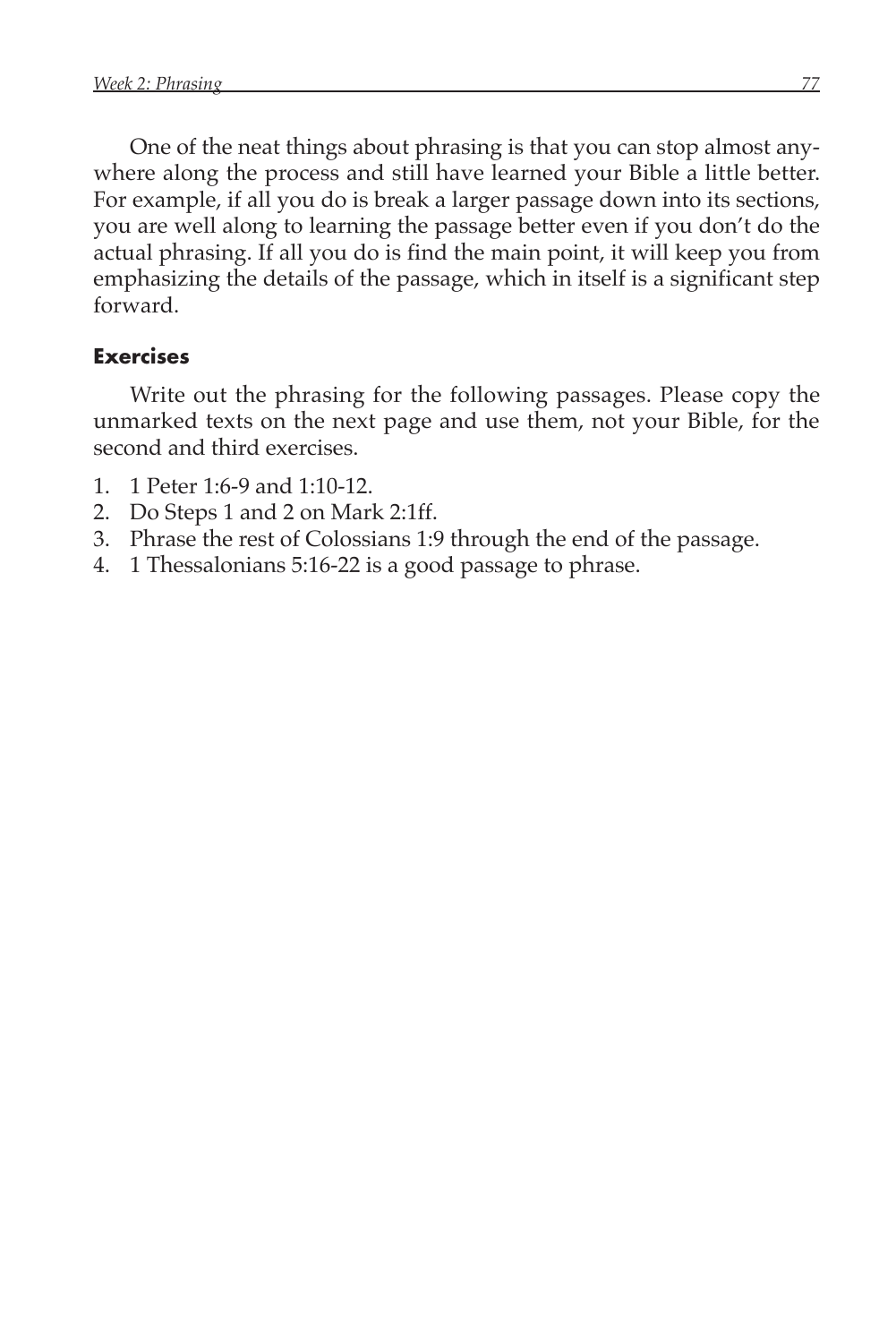# **Mark 2:1ff.**

- 2:1 A few days later, when Jesus again entered Capernaum, the people heard that he had come home.
- 2:2 So many gathered that there was no room left, not even outside the door, and he preached the word to them.
- 2:3 Some men came, bringing to him a paralytic, carried by four of them.
- 2:4 Since they could not get him to Jesus because of the crowd, they made an opening in the roof above Jesus and, after digging through it, lowered the mat the paralyzed man was lying on.
- 2:5 When Jesus saw their faith, he said to the paralytic, "Son, your sins are forgiven."
- 2:6 Now some teachers of the law were sitting there, thinking to themselves,
- 2:7 "Why does this fellow talk like that? He's blaspheming! Who can forgive sins but God alone?"
- 2:8 Immediately Jesus knew in his spirit that this was what they were thinking in their hearts, and he said to them, "Why are you thinking these things?
- 2:9 Which is easier: to say to the paralytic, 'Your sins are forgiven,' or to say, 'Get up, take your mat and walk'?
- 2:10 But that you may know that the Son of Man has authority on earth to forgive sins. . . ." He said to the paralytic,
- 2:11 "I tell you, get up, take your mat and go home."
- 2:12 He got up, took his mat and walked out in full view of them all. This amazed everyone and they praised God, saying, "We have never seen anything like this!"
- 2:13 Once again Jesus went out beside the lake. A large crowd came to him, and he began to teach them.
- 2:14 As he walked along, he saw Levi son of Alphaeus sitting at the tax collector's booth. "Follow me," Jesus told him, and Levi got up and followed him.
- 2:15 While Jesus was having dinner at Levi's house, many tax collectors and "sinners" were eating with him and his disciples, for there were many who followed him....